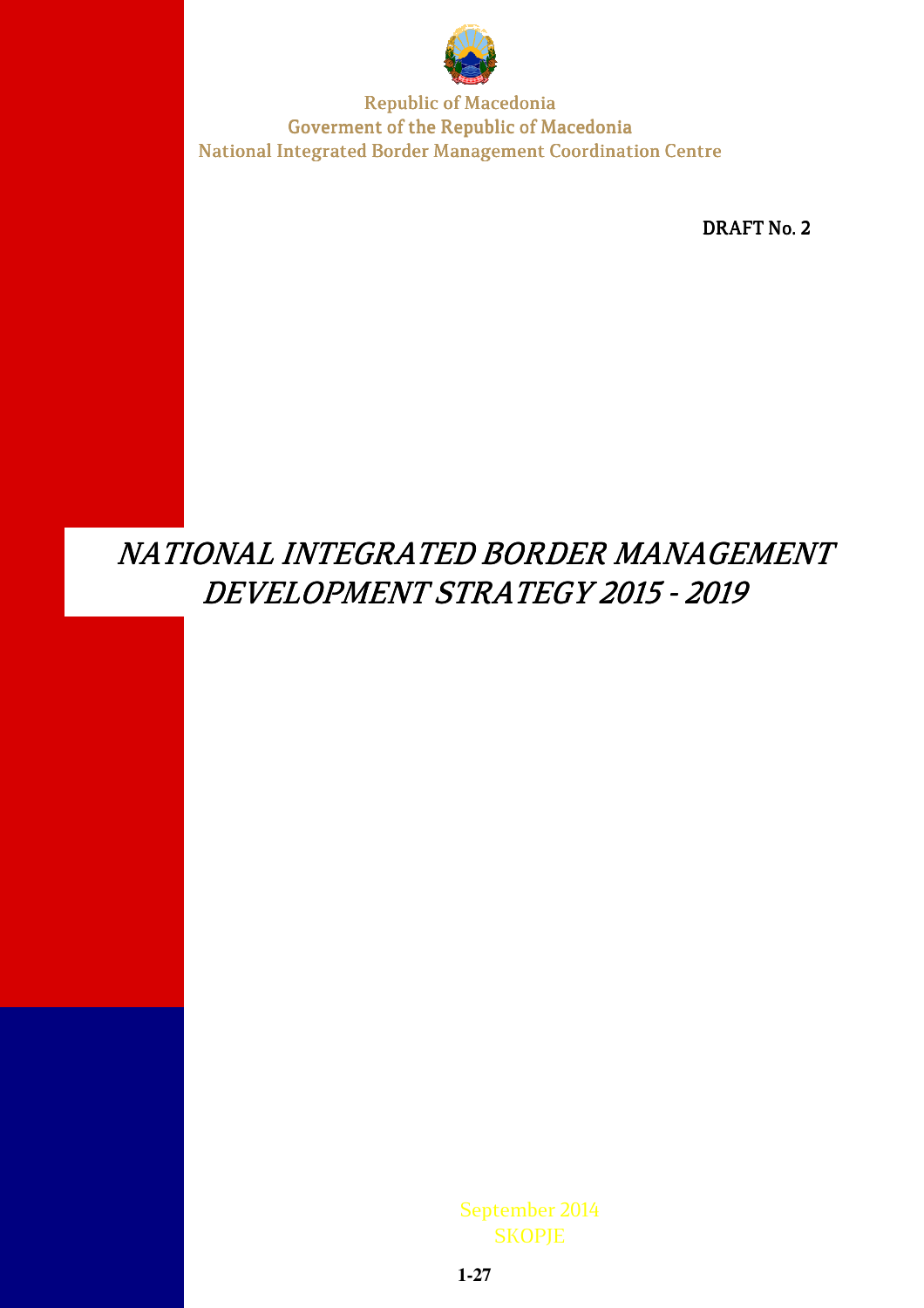

## **CONTENTS**

| National Integrated Border Management Coordination Centre  8 |  |
|--------------------------------------------------------------|--|
|                                                              |  |
|                                                              |  |
|                                                              |  |
|                                                              |  |
|                                                              |  |
|                                                              |  |
|                                                              |  |
|                                                              |  |
|                                                              |  |
| Ministry of Agriculture, Forestry and Water Economy 16       |  |
|                                                              |  |
|                                                              |  |
|                                                              |  |
|                                                              |  |
|                                                              |  |
|                                                              |  |
|                                                              |  |
|                                                              |  |
| 2. DEVELOPING DYNAMICS OF THE INTEGRATED BORDER              |  |
|                                                              |  |
|                                                              |  |
|                                                              |  |
|                                                              |  |
| III. CONCEPT OF INTEGRATED BORDER MANAGEMENT IN THE EU -     |  |
| BASIS FOR FUTURE DEVELOPMENT OF IBM IN THE REPUBLIC OF       |  |
|                                                              |  |
| IV. VISIONS FOR IMPLEMENTATION OF THE CONCEPT OF IBM IN      |  |
|                                                              |  |
|                                                              |  |
|                                                              |  |
|                                                              |  |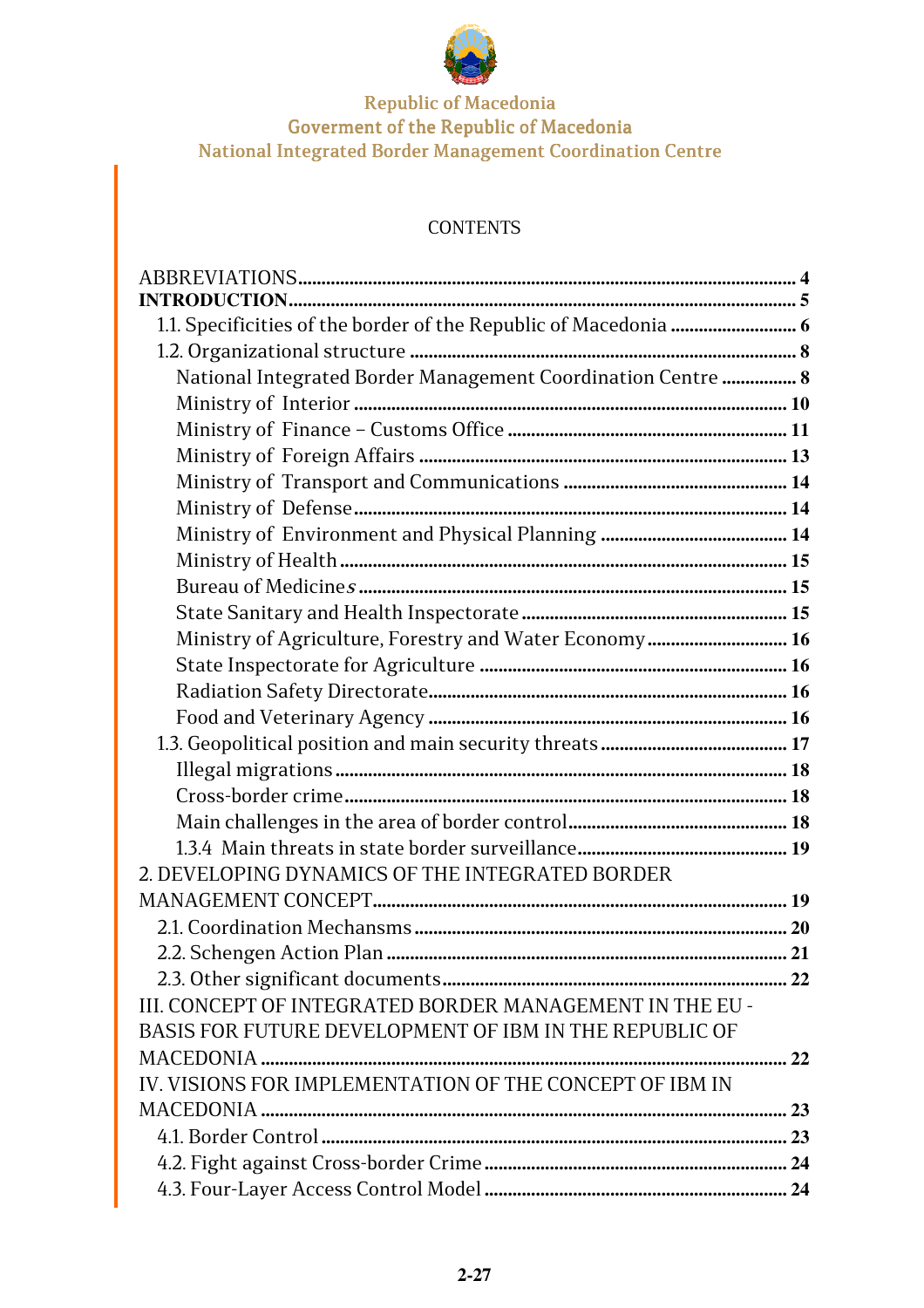

| 4.3.3. Measures in the area of Free Movement, including return 25         |  |
|---------------------------------------------------------------------------|--|
| 4.4. Coordination and Coherency in Actions of Member States, institutions |  |
|                                                                           |  |
|                                                                           |  |
|                                                                           |  |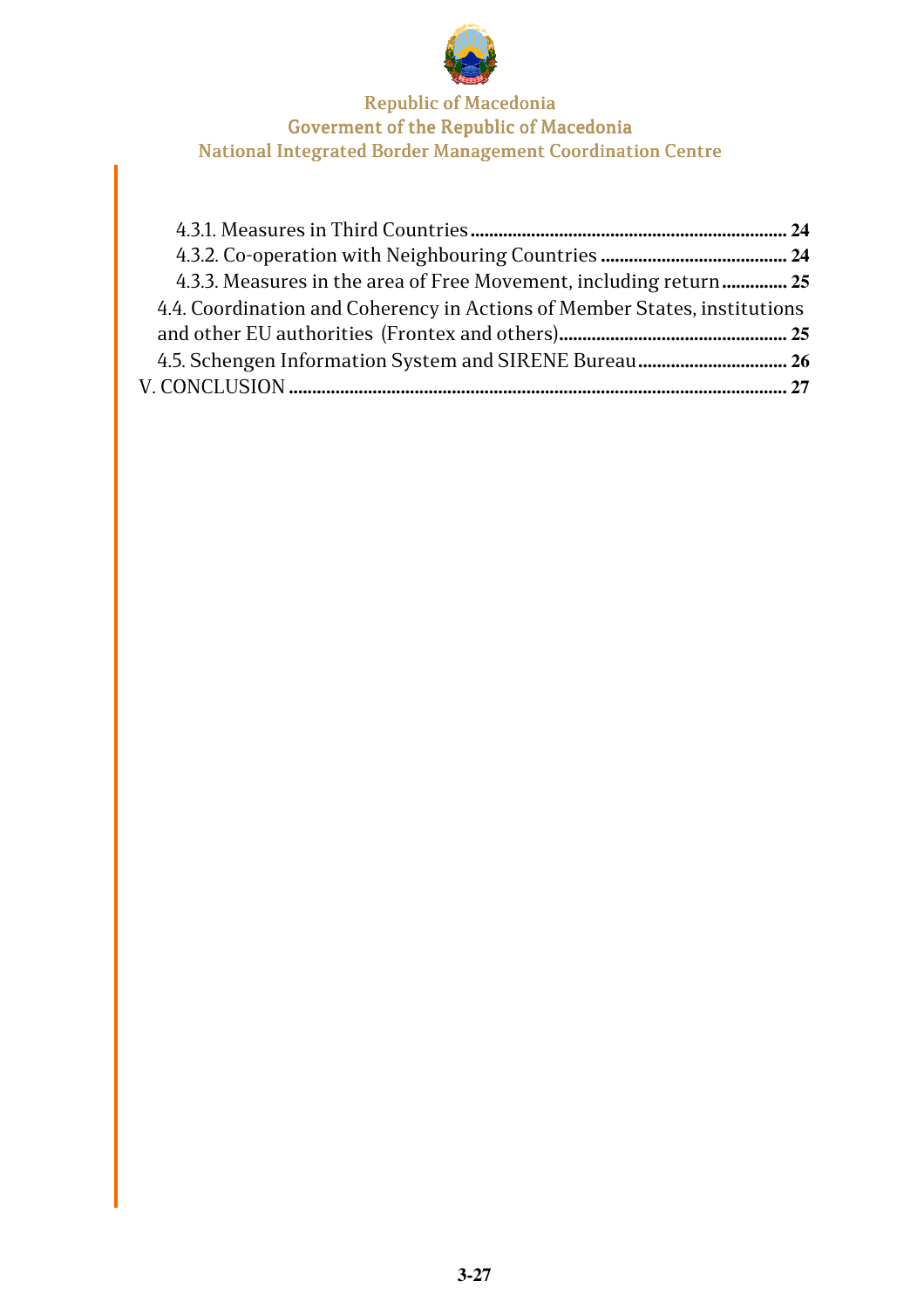

## ABBREVIATIONS ABBREVIATIONS

FVA– Food and Veterinary Agency **UN** - United Nations NATO - North Atlantic Treaty Organization EU - European Union OSCE - Organization for Security and Co-operation in Europe OIE - World Organization for Animal Health EFSA– European Food Safety Authority DCAF - Geneva Centre for Democratic Control of Armed Forces FRONTEX - European Agency for Management of Operational Co-operation at External Border of the European Union MARRI -Migration, Asylum, Refugee Regional Initiative IBM–Integrated Border Management IBM ITS - Integrated Border Management Information technology System IOM - International Organization for Migration ICMPD - International Centre for Migration Policy Development MFA - Ministry of Foreign Affairs MoI- Ministry of Interior  $MD$  – Ministry of Defence RSD - Radiation Security Directorate MF–CO - Ministry of Finance – Customs Office UN-OCHA - Office for coordination of humanitarian assistance INSARAG - International search and rescue advisory group EAPC - Euro-Atlantic Partnership Council

EU SBC - EU Schengen Border Catalogue

IPPC - Plant Protection Convention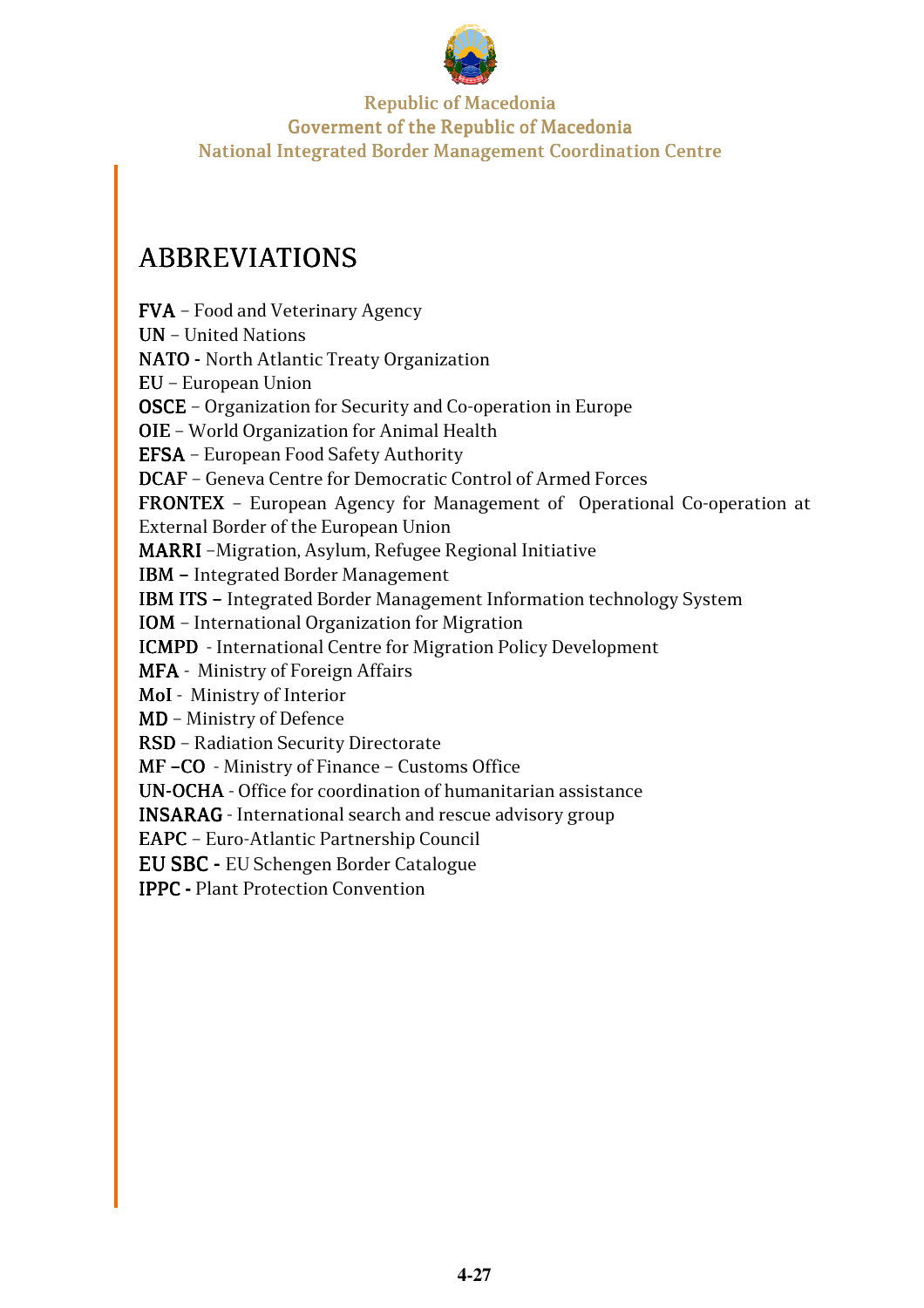

## **INTRODUCTION**

One of the priority aims of the Republic of Macedonia and the Balkan countries is to become part of the European family, by integrating and membership in EU. In this regard, the National Integrated Border Management Development Strategy 2015 - 2019 was drafted as per the specific circumstances, social and political background and the legal system of the Republic of Macedonia, considering the comparative studies, international instruments and legislation of EU member countries (as well as EU membership candidate countries), including recommendations stated in the Schengen Code of Best Practices.

With the aim of integration and approximation towards European standards and sustaining national and regional peace and stability, the National Strategy was drafted in accordance with the recommendations and commitments undertaken by the Republic of Macedonia stemming from:

- The signed Stabilization and Association Agreement;
- EU Progress Report for the Republic of Macedonia from 2013;
- EU Enlargement Strategy and Main Challenges for 2013-2014;
- Accessed European and Regional Agreements and Mechanisms for promotion of border management and
- Signed international conventions.

The Common EU Border Management Model is being implemented to preserve internal security of member countries, to prevent and detect illegal migration and cross-border crime. In fact, IBM covers: border surveillance in accordance with the Schengen Border Code, relevant risk analysis, the operative service for fight against crime and operational crime-fighting services; detection and conducting investigations for cross-border crime in co-operation with all law enforcement institutions; the four level model - measures in third countries, co-operation with neighboring countries, border surveillance, in-country free movement area surveillance measures, including return, inter-agency co-operation in border management, international co-operation and harmonization in EU member countries action.

Initial foundation taken into consideration when drafting the present Strategy has been taken from the following documents:

- Strategic Guidelines for Integated Border Management of the EU Council, Brussels, 21.11.2006;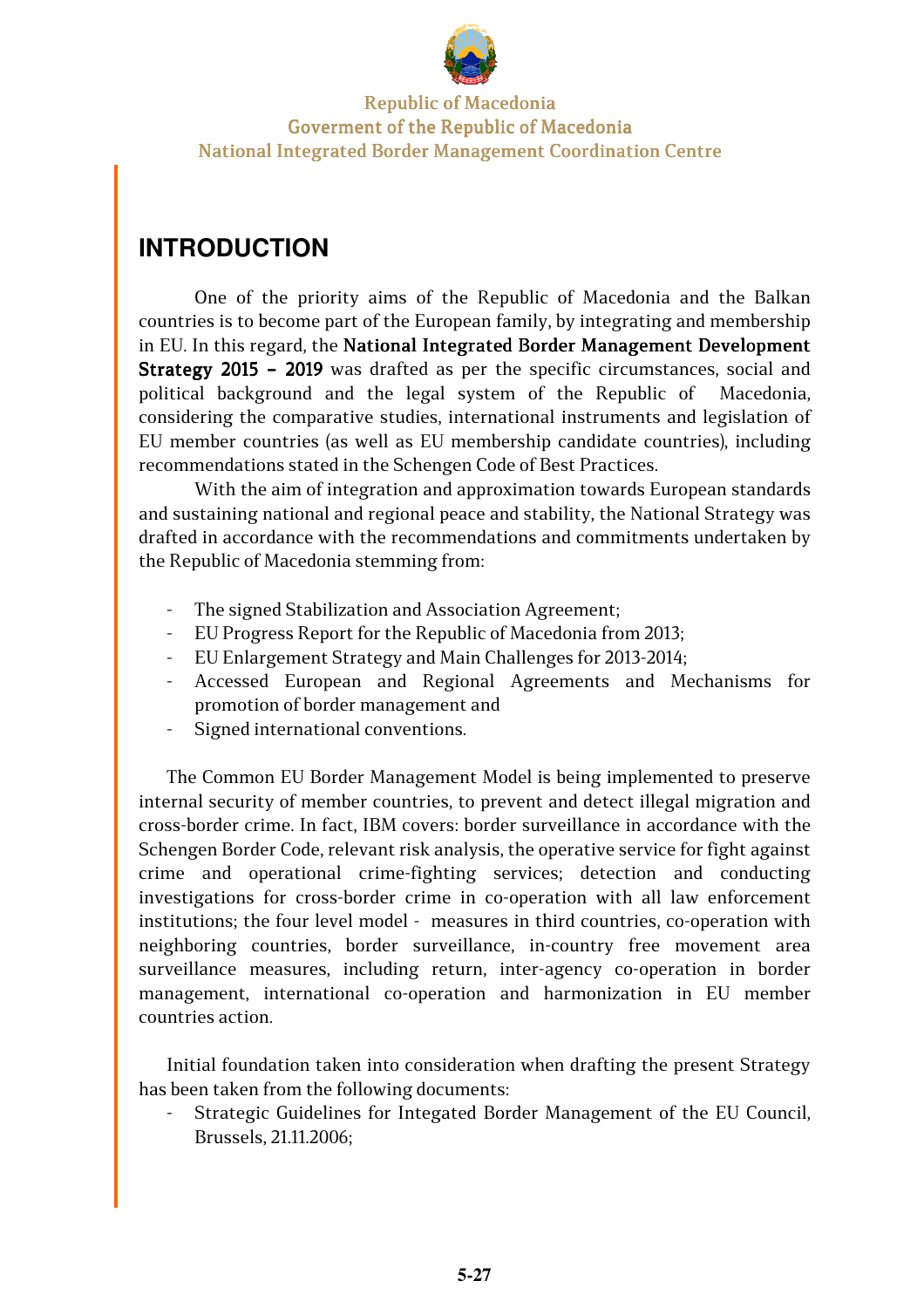

- European Surveillance System for External Borders, Return and Readmission – Recommendations and Best Practices (updated version from 2009)
- EU Guidelines for Integrated Border Management in EC external cooperation , 2009;
- EU Guidelines for Integrated Border Management for Western Balkan, 2007;
- National Integrated Border Management Development Strategy and Action Plan from 2009;
- National Strategies of Ministries and institutions involved in IBM;
- Rules of Procedure of the National Coordination Centre for Border Management;
- Experience from the work of the National Coordination Centre for Border Management and institutions involved in IBM.

This Strategy presents the firm commitment of the Government of the Republic of Macedonia and of its bodies and institutions with competence in IBM to continue to improve the efficiency of the system for border control and increase flow of people, goods and capital.

This will further contribute in strengthening the partnership, stability and economic growth, but also in reducing security risks, especially in view of suppression of illegal migration and cross-border crime.

## 1.1. Specificities of the border of the Republic of Macedonia

Located in the south-eastern part of Europe or in the centre of the Balkan, the Republic of Macedonia even though landlocked – has a quite favourable geographic location, being a "bridge" cross-connecting all Balkan countries. Lot of European pathways cross Macedonia connecting it with the remaining European countries and the closest countries from Africa and Asia. The Republic of Macedonia is also great transport corridot from Western and Central Europe towards the Aegean Sea and from South-eastern Europe towards Western Europe.

The Republic of Macedonia has an area of 25,713  $\rm km^2$  with a national border of around 894 km, 24.856 km $^{\rm 2}$  of which are land and 477 km $^{\rm 2}$  water border.

The Republic of Macedonia is bordering:

- Serbia and Kosovo towards the north, with state border  $-263$  km;
- Bulgaria towards the east with state 177km;
- Greece towards the south, with state border  $-$  262 km and
- Albania towards the west, with state border 192km.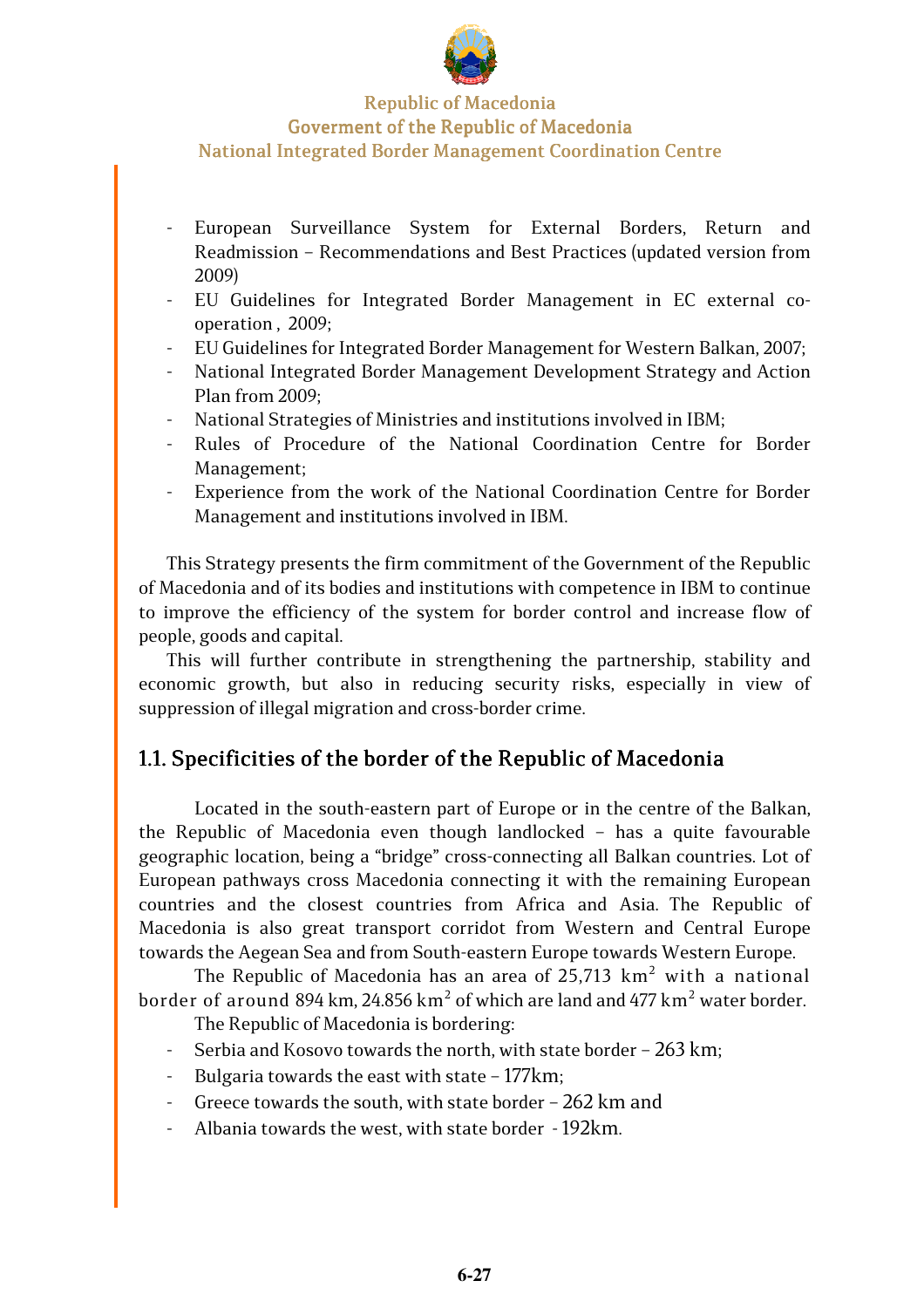

The northern border towards the Republic of Serbia and Kosovo spans in a west-east direction. Its path crosses 7 border crossing points, 6 mountains, 1 ravines and 3 big rivers. The following border crossing points are established towards the border with Serbia: Tabanovce (road and railway), Pelince and Golema Crcoria. The following border crossing points are established towards Kosovo: Blace, Jazince, Volkovo and Strezimir.

The eastern border towards the Republic of Bulgaria runs in meridian direction in a small dome-shaped line. Its span crosses 3 border crossing points, 5 mountains, 1 plain and 1 big river (Strumitza River). The following border crossing points are established towards Bulgaria: Deve Bair, Deltchevo and Novo Selo.

The southern border towards the Republic of Greece runs in a parallel eastwest direction. Its span crosses 3 border crossing points, 5 mountains, 4 plains, 2 lakes and the greatest river in Macedonia, the Vardar River. The following border crossing points are established towards Greece: Bogoroditza, Medzitlia, Star Doyran.

The western border towads the Republic of Albania runs in relatively meridian south-north direction. Its span crosses 4 border crossing points, mountains, 2 lakes, 1 plain and 1 big river, the Crn Drim River.

Categorization of border crossing points has been made based on their significance from the aspect of commercial, social and national traffic flow, as well as the strategic and trade movement in view of facilitating trade on the  $8<sup>th</sup>$  and  $10<sup>th</sup>$ corridor.

The categorization has been done according to their stratetgic positioning, the movment of the citizens and the commercial flow of goods. There are three categories of border crossing points:

1st - Strategic 2<sup>nd</sup> – Regional 3 rd – Local

#### Border crossing points of the Republic of Macedonia

Strategic border crossing points (1. category) are the greatest BCPs in the Republic of Macedonia, having an infrastructure as per modern standards and equipment, permanently open for international traffic and constant manning provided by all state bodies having competences at the state border.

Strategic border crossing points on the territory of the Republic of Macedonia are: Tabanovce - road; Bogoroditza - road; Deve Bair - road; Qafthane-road; Dolno Blatzeroad; Medzitlia-road; airport "Aleksandar the Great"-Skopje - air ; Tabanovtze railway and Gevgelia - railway.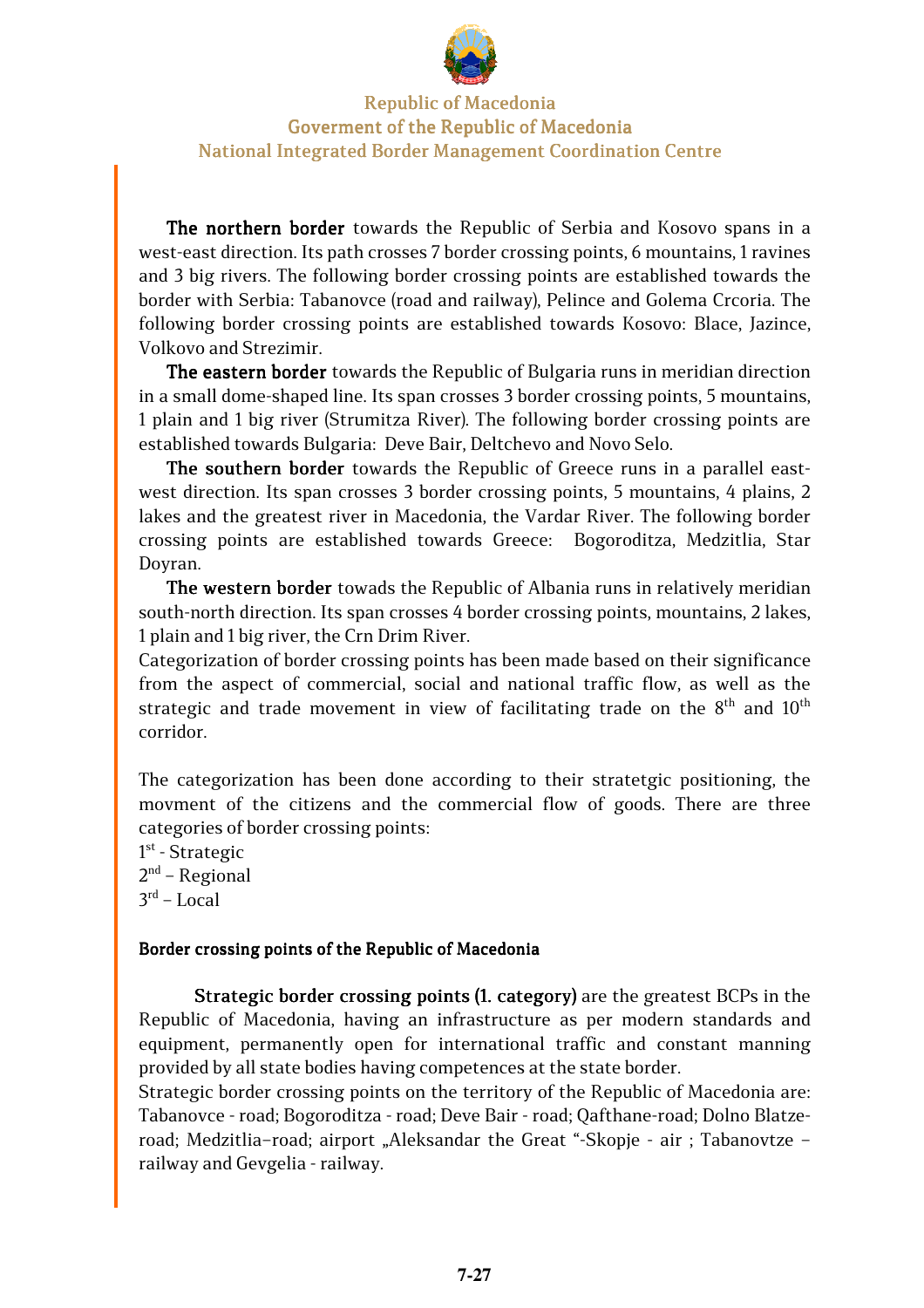

Regional border crossing points (2. category) are open for international traffic for movement of persons, transport means and material goods with specific restrictions and/or bans, such as the crossing of only specific type of transport means.

Regional border crossing points on the territory of the Republic of Macedonia are: Deltchevo - road; Novo Selo -road; Jazintze - road; Star Doyran road; Blato - road; St.Naum -road; Pelintze - road; Stenye - road; Airport St.Paul", Ohrid– air ; Volkovo - railway and Ohrid– Pogradec, boat line.

Local border crossing points (3. category) are open for border trafficmovement of persons, transport means and material goods with specific restrictions and/or bans, such as:

- Ban on transporting material goods of commercial character as per the custom and other regulations;
- Possibility to only move by foot or travel motor vehicle;
- Ban on movement (transport) of animals, specific types of food and
- Restricted work hours during the day or season.

Local border crossing points ( Third category) being planned to be opened :

- Towards Republic of Bulgaria: Klepalo (Berovo) Simitly; Ayducki Kladenec (Pehtchevo) – Simitili; Crna Skala (Delctchevo) – Nevestino;
- Towards Republic of Serbia: Ogut Trgovishte; Tanushevtzi Debalde; Loyane – Miratovac; Sopot– Strezovtze and Petrovac– Slavuyevac.

Local border crossing points being in function:

- Towards Republic of Albania: Dzepchishte (Debar)

- Towards Republic of Serbia: Strezimir- Rastelica and Golema Crcorija-Golesh;

## 1.2. Organizational structure National Integrated Border Management Coordination Centre

The National Coordination Centre was set up by a Decision of the Government of the Republic of Macedonia from March 2007 based on the Law on State Border Surveillance ("Official Gazette of the Republic of Macedonia" No. 71/06 and 66/07), and the Law on Border Control ("Official Gazette of the Republic of Macedonia", No.171/2010). National Integrated Border Management Coordination Centre is a body of the Government of the Republic of Macedonia with the aim of establishing efficient coordination, exchange of data and information and laying down a higher level of integrated border management. Several ministries participate in the NIBMCC. They are represented by their employees acting as liaison officers, specifically: Ministry of Interior; Ministry of Finance – Customs Office; Ministry of Agriculture, Forestry and Water Management – Phytosanitary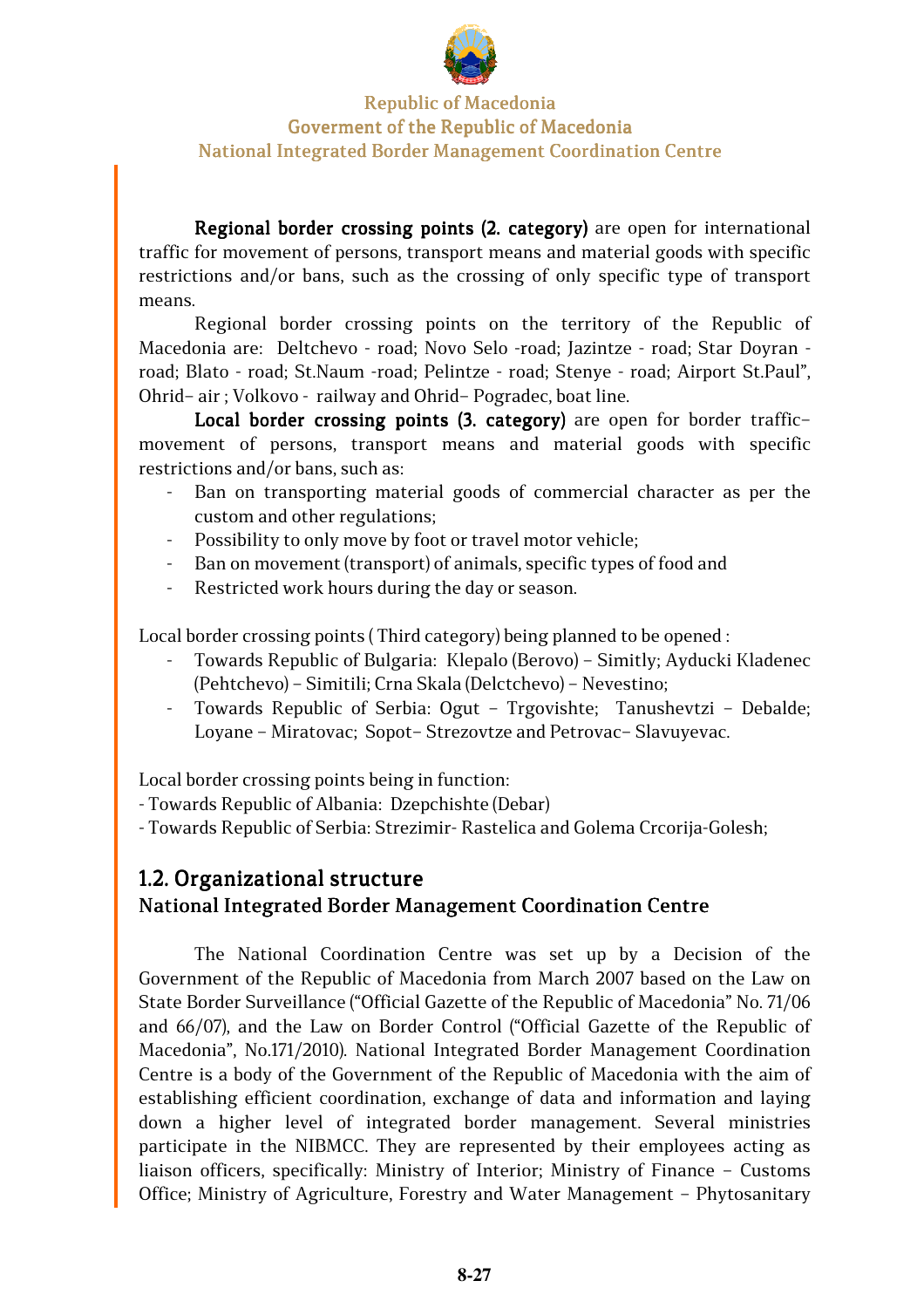

Office and National Agricultural Inspectorate; Ministry of Foreign Affairs; Ministry of Defence; Ministry of Health – Medicinal Bureau and National Sanitary and Health Inspectorate; Ministry of Transport and Communications; Ministry of Environment and Physical Planning; Radiation Safety Directorate and Food and Veterinary Agency. The liaison officers and their deputies from the Ministry of Foreign Affairs, Ministry of Defense, Ministry of Health, Ministry of Environment and Physical Planning, Ministry of Agriculture, Forestry and Water management, Ministry of Transport and Communications and the Radiation Safety Directorate are located within their premises, while representatives from the Ministry of Interior, the Customs Office and the Food and Veterinary Agency are located in the Coordination Centre.

In the process of realization of its basic competencies, the NIBMCC uses the Integrated Border Management Information Technology System.

Within NIBMCC there is also a Video Monitoring System, modern technologies used for inspection of the border crossing points (24 hours)v.



Its basic tasks are the following:

- coordinates activities related to border management among state bodies tasked with border management,

- performs activities in view of facilitating data exchange and information among state bodies tasked with border management,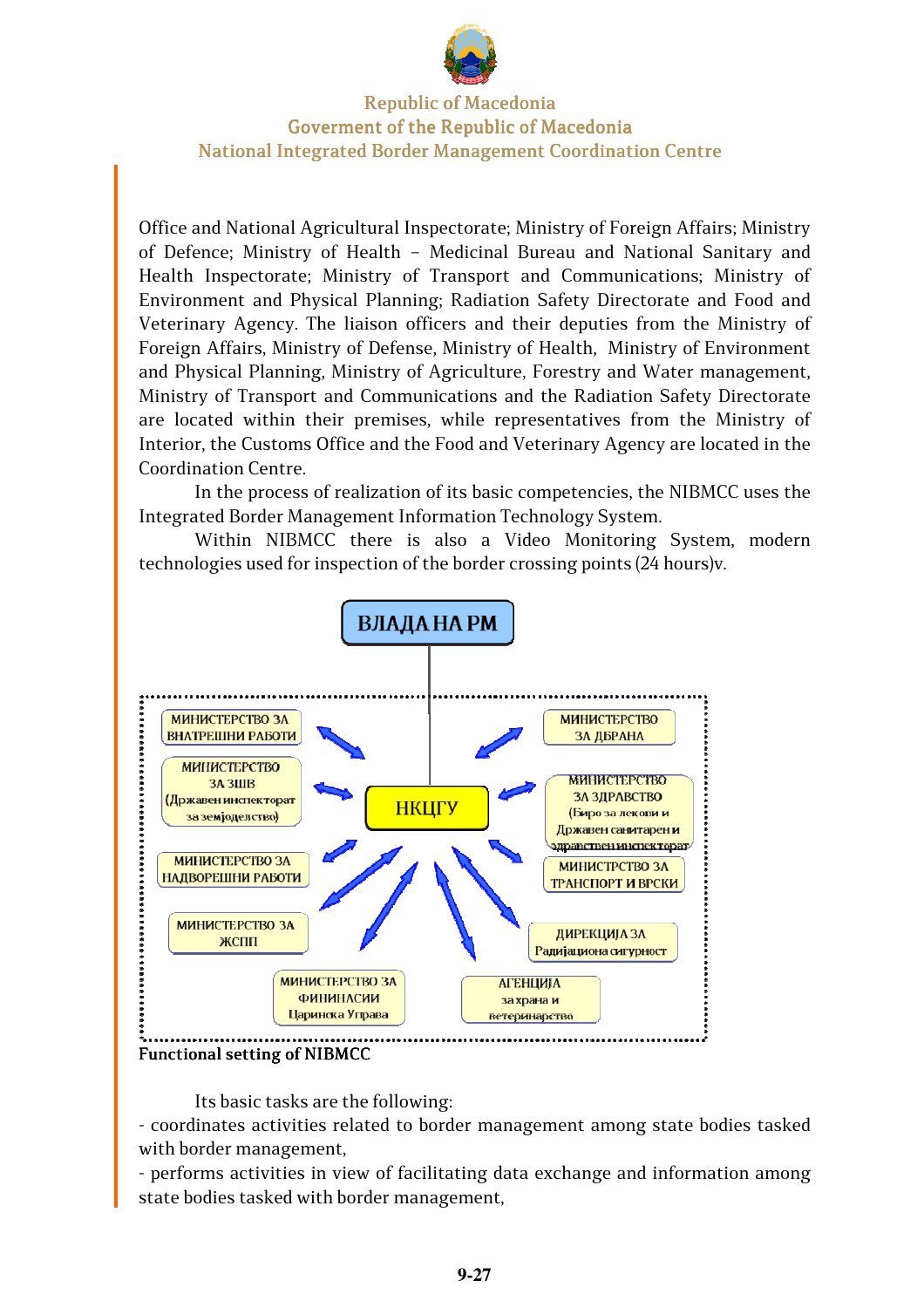

- contributes towards greater integration in border management among among state bodies tasked with border management,

- coordinates the realization of joint plans and emergency and

- coordinates activities in cross-border co-operation in border management among state bodies tasked with border management in accordance with ratified international agreement.

Priority activity of NIBMCC is to improve coordination and co-operation among state bodies and institutions tasked with border management.

## Ministry of Interior

Pursuant to the Law on Police, the control of the border in the Republic of Macedonia is responsibility of the Ministry of Interior (hereinafter - MoI). With the adoption of the Law on Police ("Official Gazette of the Republic of Macedonia", No. 114/06 and 6/09) the state border security and border control (border surveillance and border checks) are tasked to the Border Police, being part of the MoI.

The Law on Border Control ("Official Gazette of the Republic of Macedonia", 6p. 171/2010) was adopted with the aim of promoting the work of the Border Police and in view of harmonization with European standards in the area of border management. It regulates the border control (border checks and border surveillance), competencies of the police within the state, co-operation among state authorities with competencies in border management and international police cooperation. The Law is largely harmonized with the Schengen Border Code<sup>1</sup>. The relevant bylaws resulting from the Law have been adopted.

The border control covering issues relating to border checks and border surveillance, as well as analysis of the risks for national security and threat assessment for state border security has the aim of:

- prevention and detection of crimes and misdemeanous and detection and apprehension of their perpetrators,

- prevention and detection of illegal migration and trafficking in human beings,

- protection of life, health and personal safety, property, environment and nature, and

- prevention and detection of other hazards as per the public order, national security and international relations.

Border surveillance means set of measures, activities and authorizations related to state border surveillance amont border crossing points and surveillance

<sup>&</sup>lt;sup>1</sup> Regulation (EC) No. 562/2006 of the European Parliament and the Council of 15.03.2006 for establishing the Community Code on the Rules Governing the Movement of Persons across Borders (Schengen Border Code), (OJ of the European Union, ОJL 105 of 13.04.2006 p. 1-32).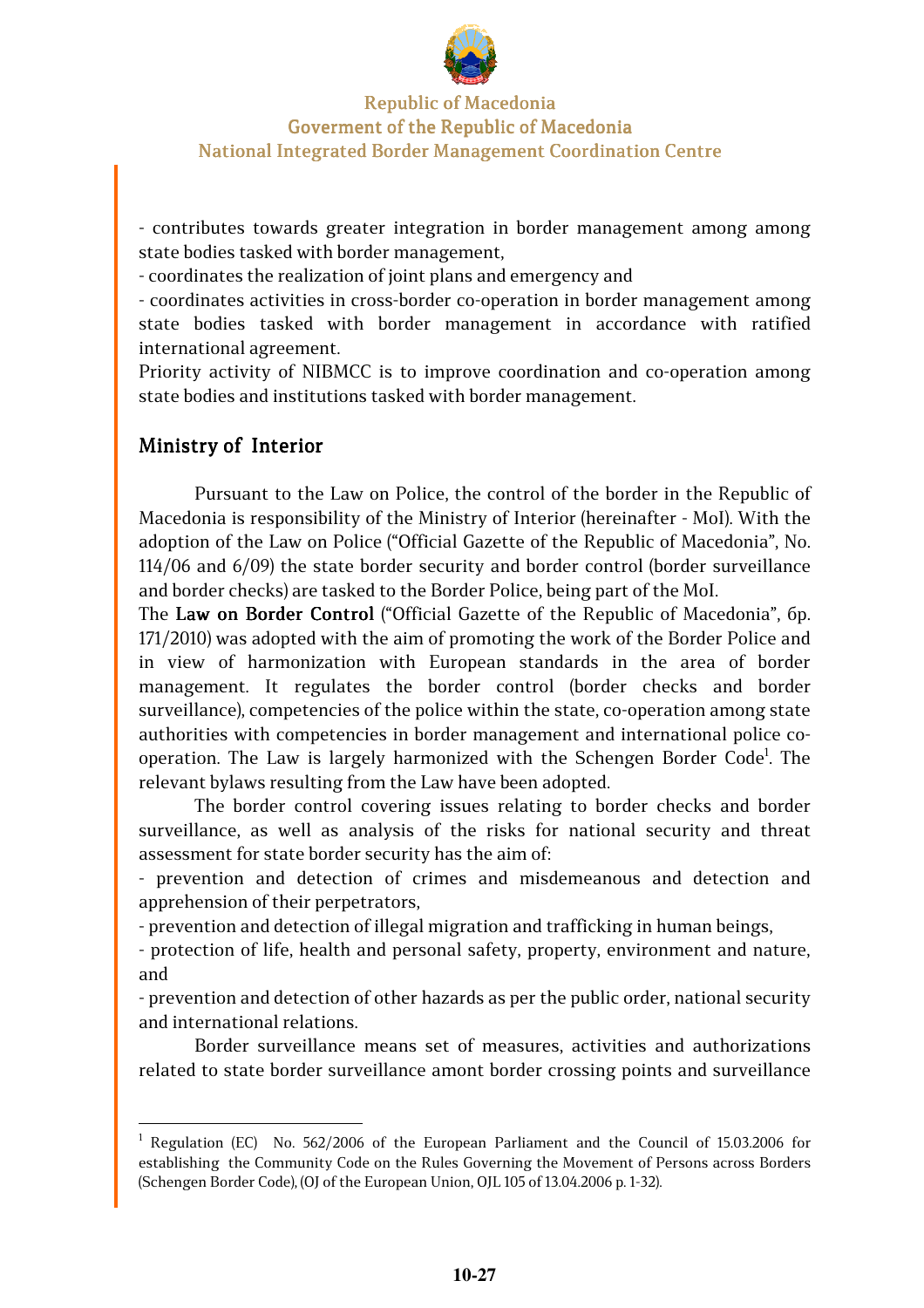

of the border crossing points outside working hours in order to prevent attempts of avoiding border checks.

Border checks include measures and activities undertaken at BCPs to determine if persons, transport means and objects they carry may enter or exit the territory of the Republic of Macedonia.

The following organizational units have been established within the Sector for Border Affairs and Migration:

- Regional Centre for Border Affairs and Migration North;
- Regional Centre for Border Affairs and Migration West;
- Regional Centre for Border Affairs and Migration East;
- Regional Centre for Border Affairs and Migration South.

There is a Duty Operational Centre in each Regional Centre for Border Affairs and Migration, along with Cross-border crime, Foreigners and Readmission Section, Unit for Foreigners and Readmission, Joint Affairs Section, Criminal-intelligence Analysis section. Within the Regional Centre for Border Affairs and Migration – North there is a Foreigners Reception centre. Within all regional centres for border affairs and migration there are several police stations for border checks and border surveillance, as well as police stations and border surveillance sections.

All required activities in managing, regulating and maintaining facilities at road traffic BCPs are being implemented in accordance with the Annual Program for Management, Regulation and Maintenance of Facilities at Road Traffic Border Crossing Points *u* the adopted categorization of border crossing points. Special Decree on Standards and norms on planning, construction and refurbishment of facilities used by the Ministry of Interior at BCPs ("Official Gazette of the Republic of Macedonia", No. 164/2011). In October 2013, the Government of the Republic of Macedonia adopted a Decree on categorization, scope of use and work hours of Border Crossing Points.

In October 2013, within the Sector for Border Affairs and Migration we set up the Mobile Unit for Cross-border crime tasked to operationally apply risk analysis, detect illegal migrants and other types of cross-border crime.

The concept of organization of the Border Police is constantly harmonized as per operational needs and the practice of EU member states.

#### Ministry of Finance - Customs Office

The Customs Office is a body of within the Ministry of Finance. It is a leading body for procession of legal goods, detection of illegal goods and investigations relating to custom misdemeanors and criminal acts in custom affairs. Authorizations and responsibilities of the Customs Office and the custom officers are laid down in regulations relating to organization of state administration,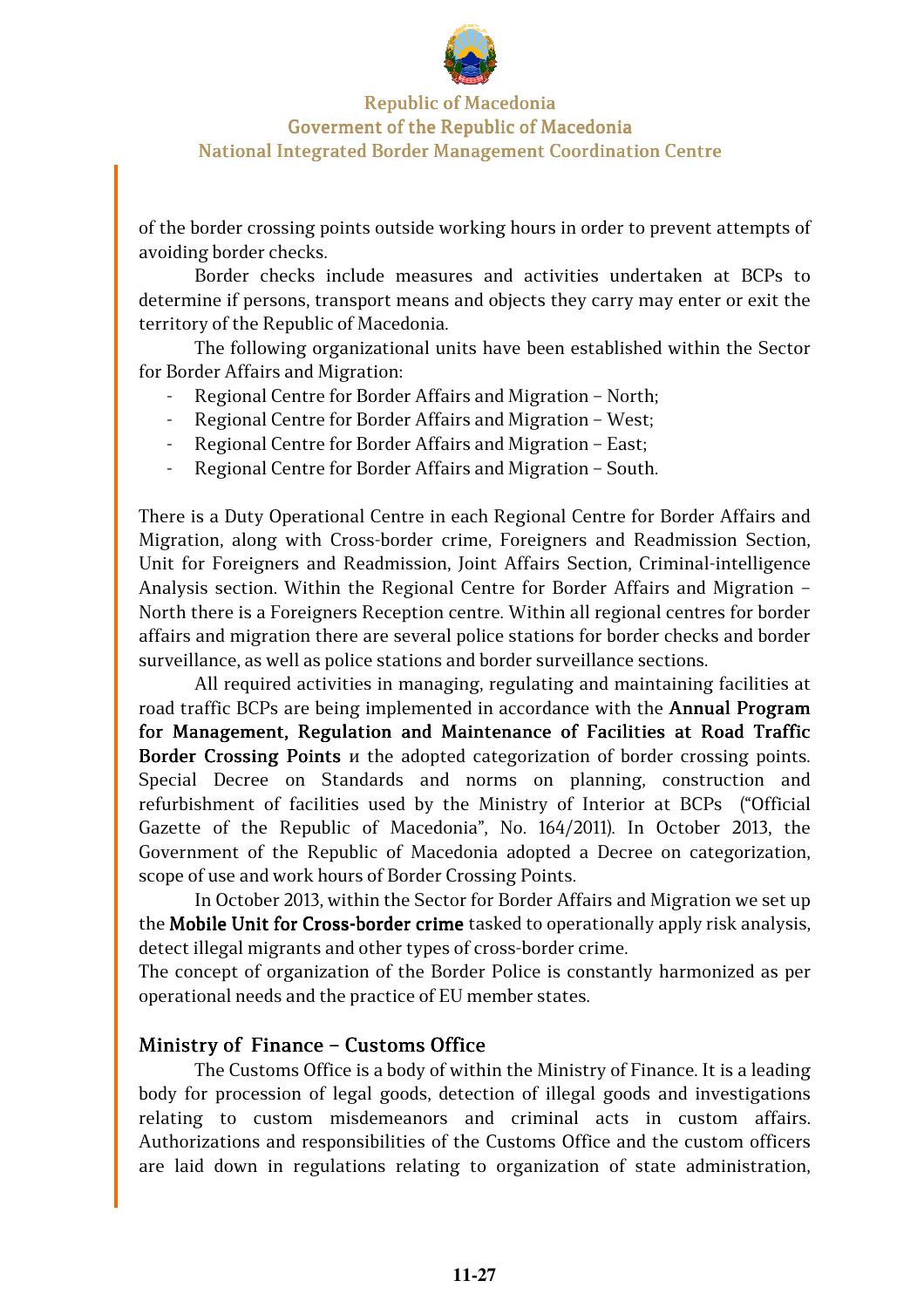

customs regulations and the special regulations for authorizations and competencies of customs officers.

The work of the Customs Office is being implemented through the following organizational forms:

- Central Office and

- custom offices

Organizational units with the Office are: Sector for Professional responsibility, Sector for Customs System, Excise goods and non-tarrif measures Sector, Sector for Control and Investigations, Sector for Human Resources Management Accounting and Finance Sector, Administrative and Technical Affairs Sector and the IT and Communication Technologies Sector.

Regional units within the Office are: the Customs Office Bitola, the Customs Office Kumanovo, the Customs Office Skopje, the Customs Office Gevgelia, the Customs Office Stip.

Basic tasks of the Customs office are:

1) to conduct custom supervision;

2) to implement custom control;

3) custom clearance of goods;

4)custom control, investigative and intelligence measures in order to prevent, detect and investigate custom misdemeanors and crimes;

5) to initiate procedure for custom or other misdemeanors, as well as crimes laid down in a law and to collect mandatory fines;

6) to calculate and collect or repay the import and export duties, taxes and other public levies on importation, exportation or transit of goods, as well as to conduct forcible collection of the above in a ccordance with law;

7) to conduct the customs-administrative procedure in first degree;

8) to conduct the control of the entering and exiting of cash in domestic and foreign currencies, cheques and monetary gold;

9) to conduct the control of the importation, exportation and transit of goods for which special measures are prescribed in the interest of security and public morality, protection of people's health and lives, animals and plants, protection of the living environment, protection of items of temporary protection or cultural heritage or natural rarities, protection of copyright and other related rights and industrial property rights, as well as other measures of commercial policy prescribed by law;

10) to organise the customs information system and provide data on imports and exports for statistical purposes;

11) to organise and conduct control of the professional liability of the employees;

12) to draft normative acts in the area of customs affairs

13) to organise and carry out training, testing of the knowledge and professional skills of Customs officers, as well as human resource management;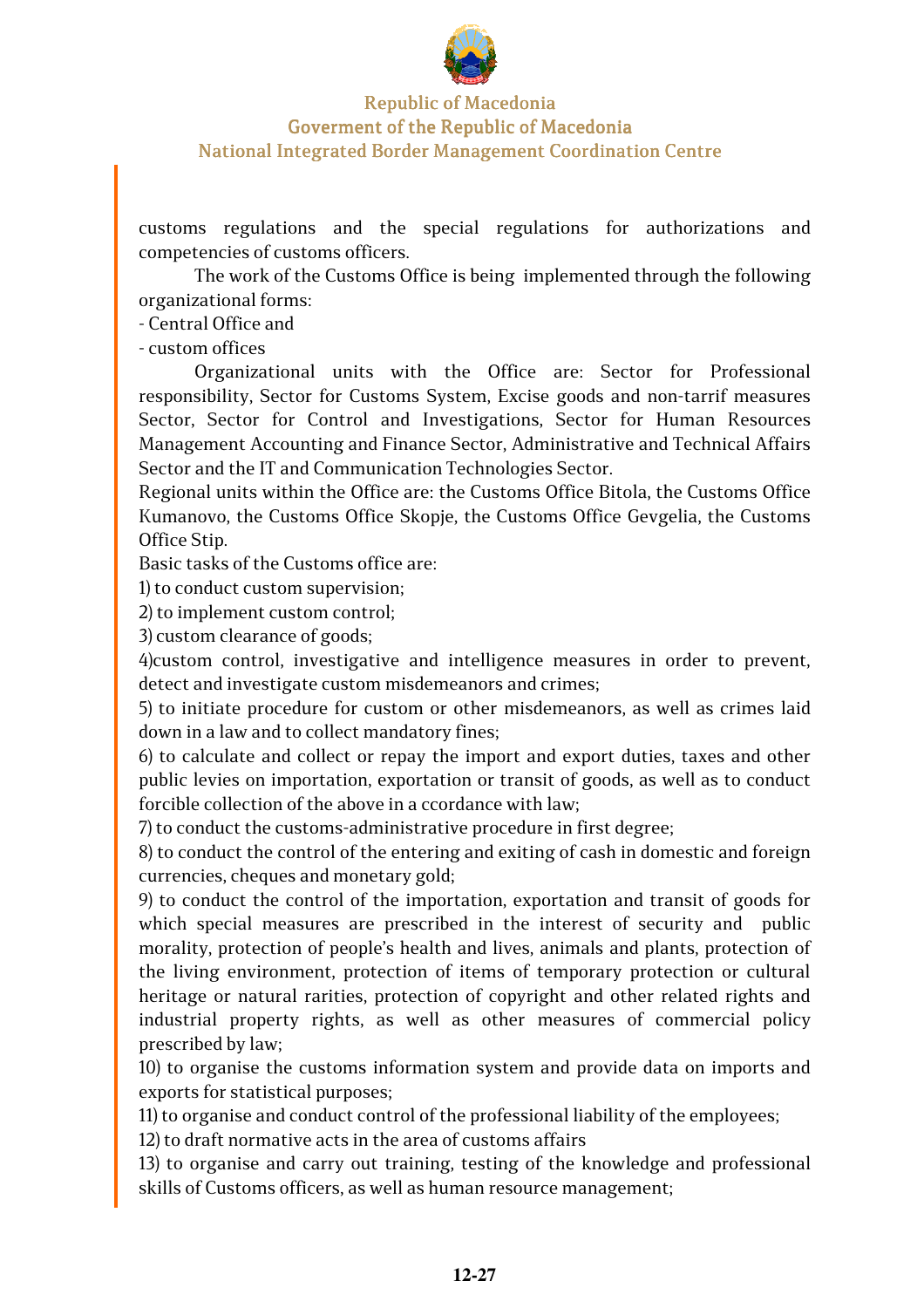

14) to give expert assistance for the application of the customs regulations for the purpose of which it organises seminars and public platforms with the right for compensation;

15) to conduct storage and safe-keeping of goods, as well as procedure of sale of confiscated, abandoned or discovered goods;

16) to carry out monitoring of customs goods with compensation of costs;

17) to conduct chemical-technological examination of goods with compensation of costs;

18) to cooperate with other state authorities;

19) to cooperate with foreign customs administrations and international organisations and

20) to exercise other powers prescribed by this Law and other law.

In view of the competencies of the Customs Officer, there is a tendency of improved organization of the work in the previous period, with the issue of realization of the new competencies in the prevention and suppression of illegal trafficking and smuggling at BCPs and in-country custom offices.

Having said this, the control on the application of laws by way of proper and efficient work in intelligence activities is being constanly improved, as well as risk management and the work of mobile teams. Professional standards are also established, contributing to successful suppression of forms of corruption and strengthening the integrity of employees and the Customs Office. Financial and material work is regulated with adopted internal regulations in order to rationally and efficiently use them in realization of the tasks. There is continuous development of IT and Communication technology systems, and their reliability and endurance is provided. There is improved cooperation based on signed international agreements, and new international agreements are signed. There is active participation in all international customs organizations.

## Ministry of Foreign Affairs

The Ministry of Foreign Affairs has competences related to international cooperation, conclusion of international agreements and chairing and participation in the work of the two border commissions (Commission for the protection, maintenance, renewal and demarcation of border lines and border marks at the borders of the Republic of Macedonia with the Republic of Albania, the Republic of Bulgaria, the Hellenic Republic, the Republic of Kosovo and the Republic of Serbia and the Commission for border crossings of the Republic of Macedonia with the Republic of Albania, the Republic of Bulgaria, the Hellenic Republic, the Republic of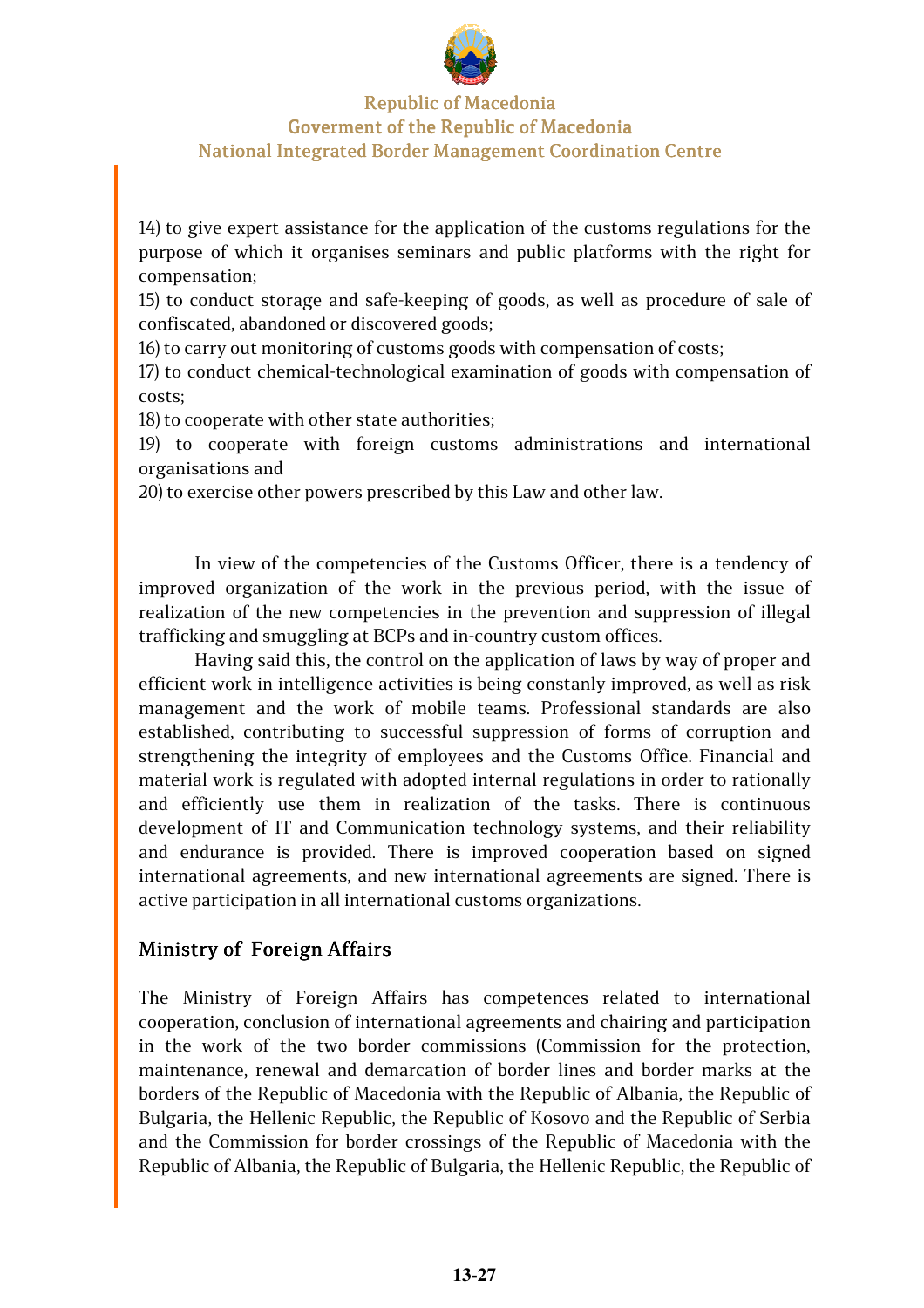

Kosovo and the Republic of Serbia) established by the Government of the Republic of Macedonia.

The Ministry of Foreign Affairs manages the Visa Centre and the National Visa Information System which ensures that all entities involved in the process of issuance of visas for entry and stay in the Republic of Macedonia are properly linked, working as well on the further harmonization of the visa policy of the Republic of Macedonia with relevant regulations of the European Union.

Most of the diplomatic missions and consular posts of the Republic of Macedonia are linked with the National Visa Information System, and there are regular activities for linking the newly opened diplomatic missions and consular posts. All persons assigned to diplomatic missions and consular posts of the Republic of Macedonia abroad attend previous training for work under the National Visa Information System.

## Ministry of Transport and Communications

The Ministry of Transport and Communications, inter alia has competencies in adoption of Rules for standards and norms for planning and regulation of Border Crossing Points. The aim of the adoption of these Rules is to set the basis for specification of standards in view of architectutal arrangement of BCPs.

## Ministry of Defense

The Ministry of Defense realizes its function and competencies in accordance with the Constitution of the Republic of Macedonia, the laws, bylaws and other strategic documents in the area of defense.

Even though the Ministry of Defense does not have direct competence of the state border, according to the Law on Defense, it provides for expert assistance to the minities and other bodies of state administration, as well as admistrative organizations in implementing defense preparations. This is very important to fulfill the basic strategic mission of the system of defense of the Republic of Macedonia and to support national security, to defend and protect territorial integrity and independence of the Republic of Macedonia.

#### Ministry of Environment and Physical Planning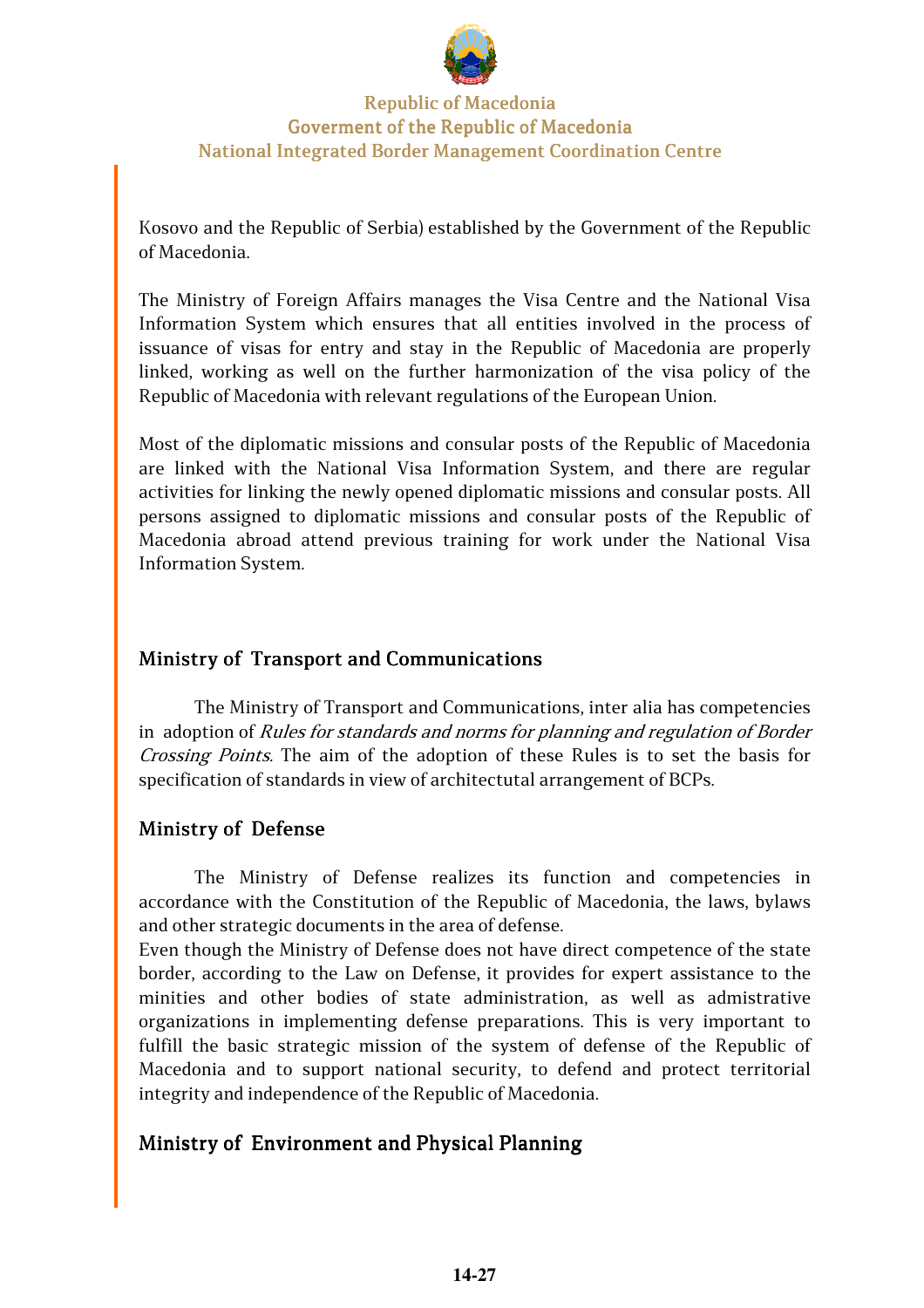

The Ministry of Environment and Physical Planning is tasked with issuing import/export licenses and is part of the wider system of integrated border management.

In coordination with other bodies of the state administration, it has a role in providing consent in:

- trade (import, export, transit) of endangered animals and plants, their parts and derivates;

- toxic waste management and

- management of specific groups of toxic substances depleting the ozon layer.

## Ministry of Health Bureau of Medicine<sup>s</sup>

The Bureau of Medicines issues import and export authorizations through the single window system EXIM according to the Legal regulation on medicines, medicine aids, chemicals and narcotics and psychotropic substances and the procedures provided according to the rulebooks therein.

The activities in relation with the competencies on the border crossing points are performed by the Customs with pre-authorization from the Bureau of medicines, and through the single window system.

According to the duties and the function, as well as the nature of the work tasks that it carries, there are plans to set up an Agency of medicines, resulting from EU Directives. Consequently, and based on the recent amendments to the Law on medicines and medical aids, the Bureau of Medicines plans to strengthen its personnel capacities for the needs of the border crossing points, their specialization and education.

#### State Sanitary and Health Inspectorate

The State Sanitary and Health Inspectorate performs its duties and functions according to the Law on Sanitary and Health inspection, Law on correctness of food products and general usage items, as well as the Law on safety of cosmetic products, Law on safety of products, Law on Protection of Population from Infectious Diseases and the Rulebook and Measures on Protection from Entry and Suppression of Infectious Diseases and the International Health Rulebook.

Thus, the State Sanitary and Health Inspectorate controls health safety of imported products (cosmetic products, children toys and objects of general usage) at inner terminals in the Republic of Macedonia, as well as control of passengers in the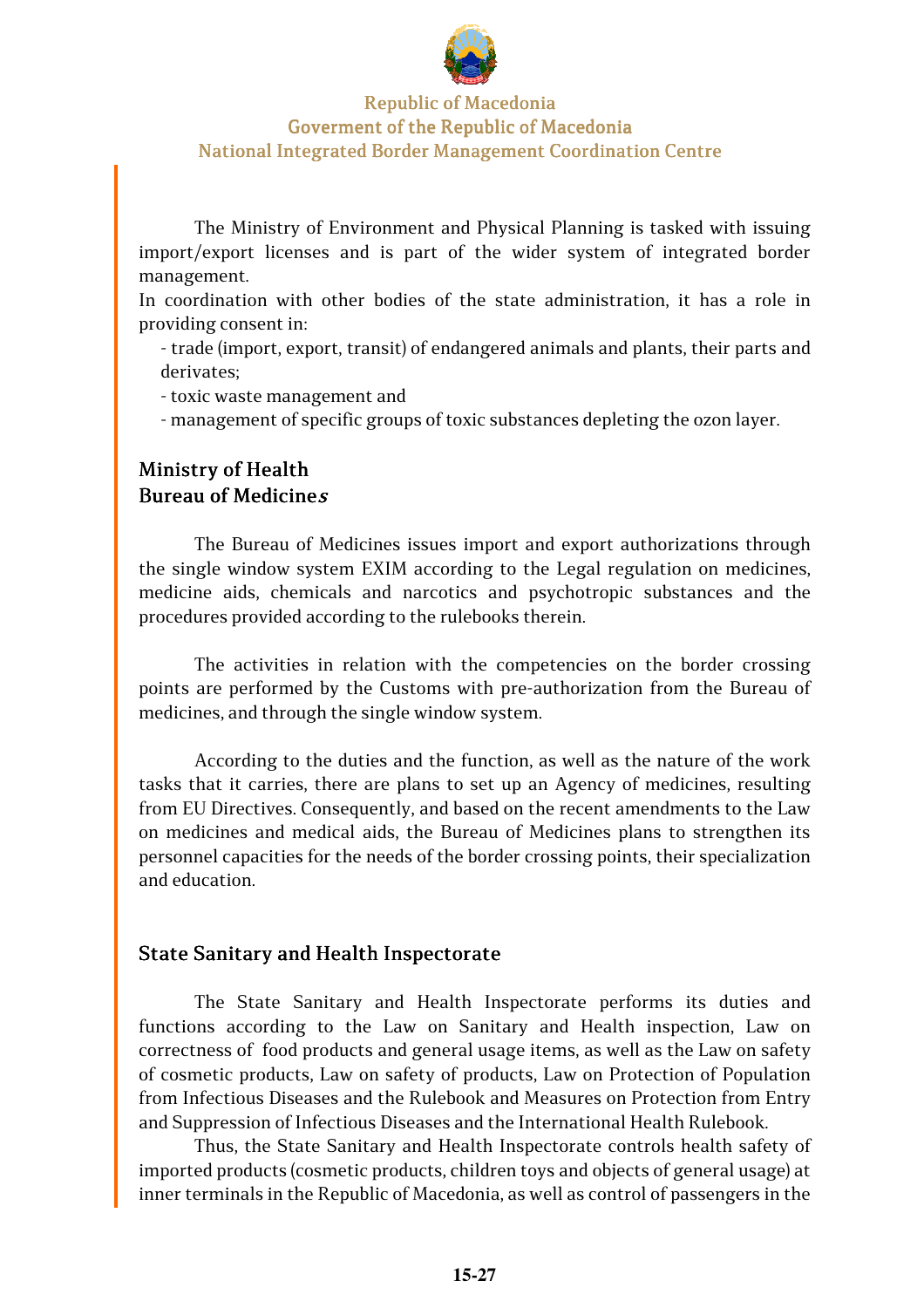

international traffic traveling to countries with danger of carrying infectious disease, aiming to protect the health of the population of the Republic of Macedonia.

## Ministry of Agriculture, Forestry and Water Economy State Inspectorate for Agriculture

The State Inspectorate for Agriculture fulfills its duties and function trough the state phyto-sanitary inspectors at the border crossing points according to the Law on health of plants (Official Gazette of the Republic of Macedonia, No 29/2005, No. 81/2008, No. 20/2009, No. 57/2010 and 17/2011), the Law on Seed and Plant Material for Agricultural Plants (Official Gazette of the Republic of Macedonia, No. 39/2006), the Law on Quality and Safety of Manure, Biostimulators and soil properties boosters (Official Gazette of the Republic of Macedonia, No. 110/2007, No. 20/2009 and No. 17/2011) and the Law on products for protection of plants (Official Gazette of the Republic of Macedonia, No. 110/2007, No. 20/2009, No. 17/2011, and No. 53/2011) and bylaws, detailing measures and activities to be undertaken to prevent entry and distribution of pestilent systems in plants and vegetative products and other premises and objects in the country. The Phyto-sanitary inspection at the border crossing points performs inspection on the deliveries of vegetative origin at import, export, transit and re-export in order to determine whether they fulfill the phytosanitary conditions pursuant to the legal provisions.

## **Radiation Safety Directorate**

Within the IBM system, the Radiatgion Safety Directorate has the responsibility to implement a system of control over imports, exports and transit of the sources of ionization emissions on the territory of the Republic of Macedonia in order to prevent illegal trafficking and protection of the population and environment from the negative effects of the ionization.

In the process for approximation of the Republic of Macedonia towards EU the Joint Convention on the Safety of Spent Fuel Management and on the Safety of Radioactive Waste Management was ratified (Official Gazette of the Republic of Macedonia, No. 113/09). The Radiation Safety Directorate, being the competent institution in the field, nominated a contact person, and submitted its first report to IAEA on complying with the conditions of the Convention.

#### Food and Veterinary Agency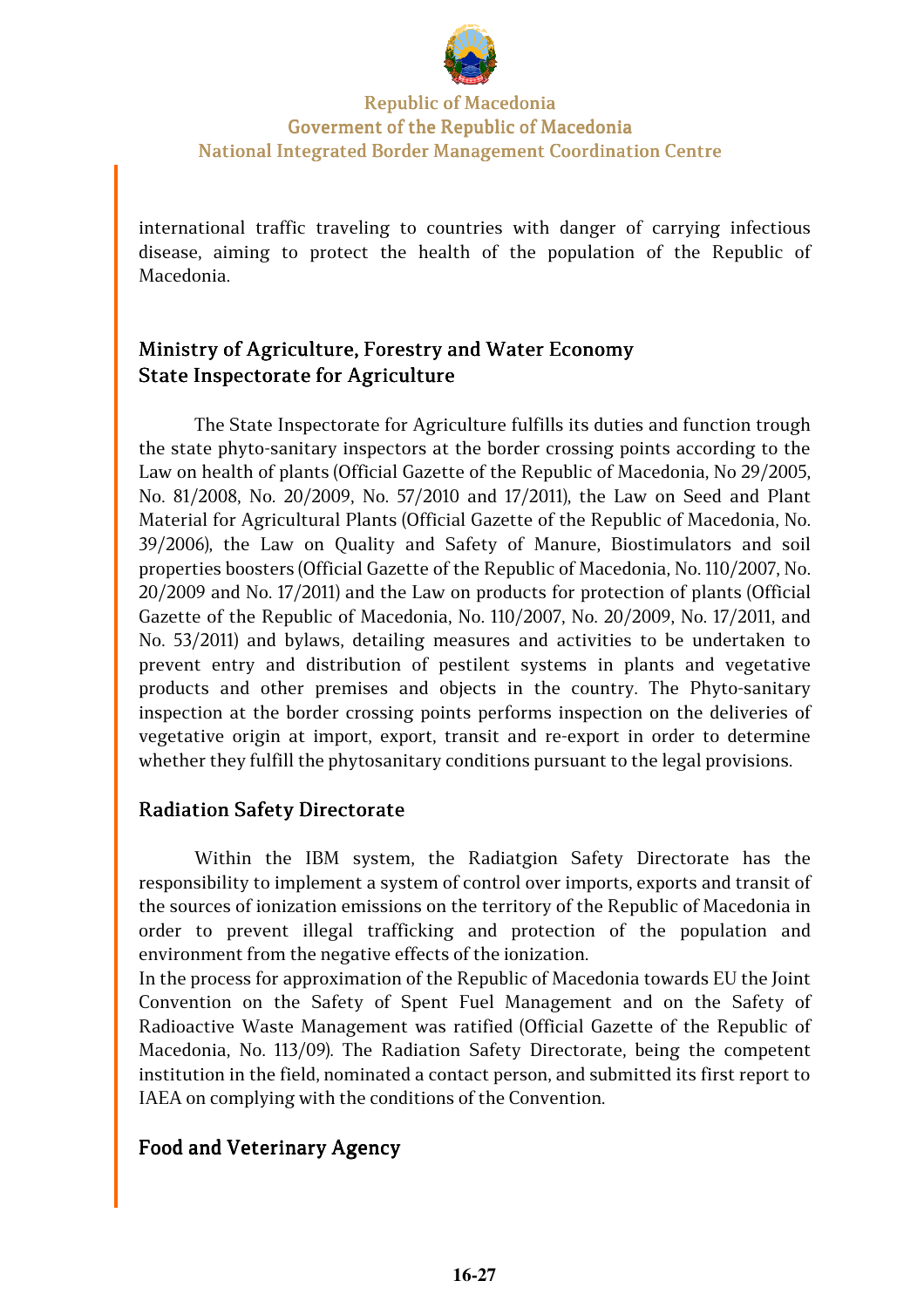

The Food and Veterinary Agency continuously secures the protection of the health of the people from diseases that are transmitted trough food, protects the consumers from misunderstandings and provides open, honest and timely information for them about possible threats from food, protection of health of the animals and their welfare, as well as protection of the environment from pollution with animal origin waste, by controlling the implementation of the regulation that are in accordance with the high standards of EU, as well as with the international standards ratified by the Republic of Macedonia.

Furthermore, it acts in the area of safety of food and animal food, performing control, supervision and monitoring of the veterinary activities in the area of health protection of the animals, their welfare, veterinary public health, as well as control over the national referent and authorized laboratories providing support to the activities of the Agency.

## 1.3. Geopolitical position and main security threats

The Republic of Macedonia is young European country born from the process of disintegration of the former Socialist Federative Republic of Yugoslavia. The creation of the Macedonian country was a result of the will of the Macedonian people and the desire of the Macedonian citizens to have their own country. From the point of view of national safety, this process could be marked with several elements: first, fight to gain sovereignty, independence and international recognition; second, entry in international institutions and peaceful integration; third, development of good relations with the neighbors and approximation towards euro-Atlantic organizations, emphasizing economic connections with the world and the need of strengthening inner political development and national safety.

The Republic of Macedonia is becoming a modern country, but, this process, most certainly, continues further on. From a geostrategic point of view, Macedonia does not have stable northern and western neighborhood. This is especially true for the north, where one can witness presence of latent, and sometimes open ethnic conflicts. Laid in this manner, the Republic of Macedonia is a crossroad of different cultures and civilizations.

Being at the end of the transition processes, the Republic of Macedonia has to continue to develop and implement the global universal standards of democracy in its inner political area. As for the foreign affairs, Macedonia must build cooperative and partnership relations with the neighboring countries (solving border issues, free flow of goods and services and similar).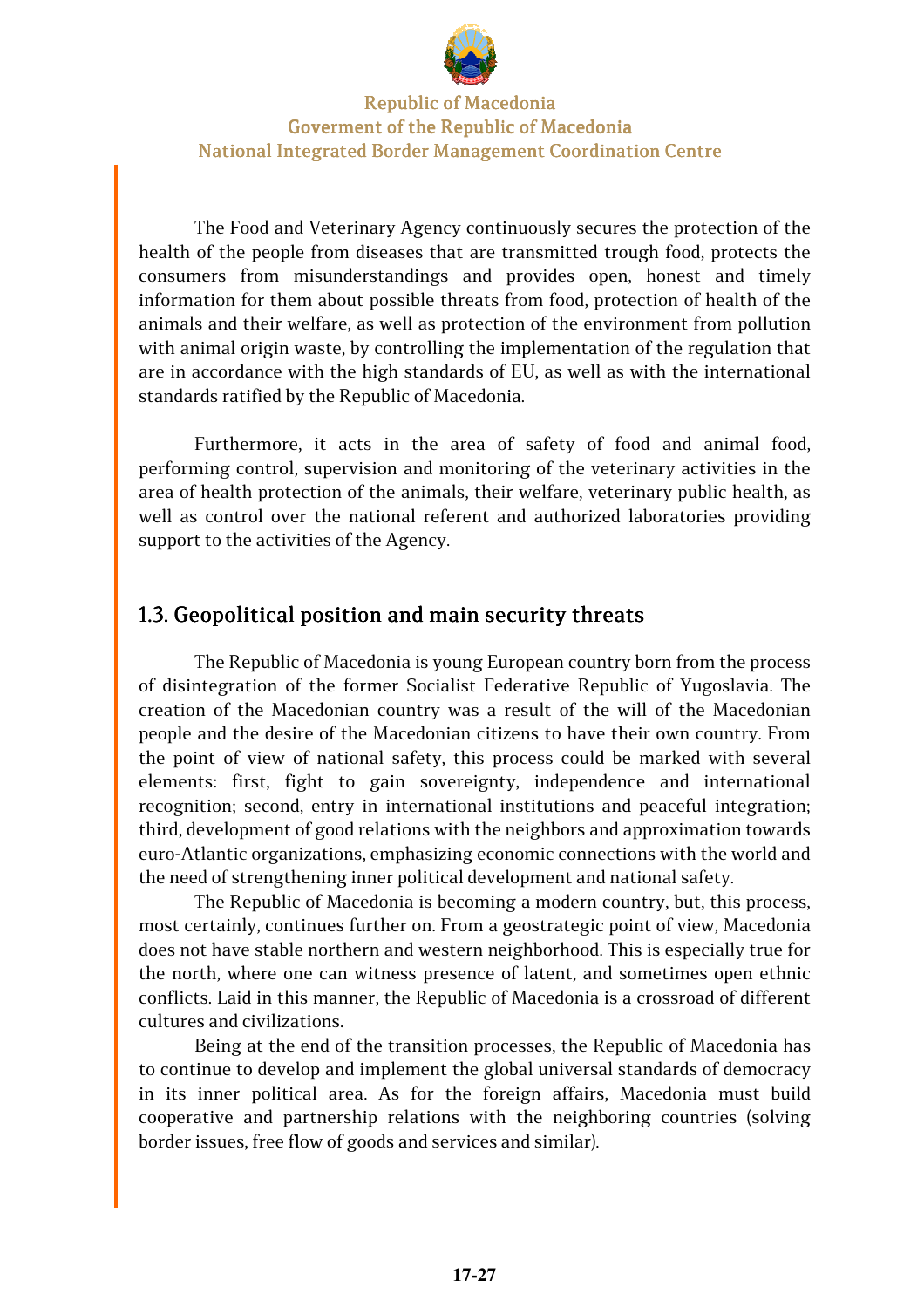

Having in mind the geopolitical position and the perofmed risk analysis, the following main safety threats may be identified:

## Illegal migrations

The Republic of Macedonia, for most illegal migrants, is mostly transit country since their destination are other countries, via the so called western Balkan route. Having in mind that the line of the eastern border largely goes through mountains and less populated places, the detection of illegal migrants requires appropriate equipment of the border police when discovering and suppressing this type of cross-border crime.

Furthermore, an evident phenomenon showing increase faced by the Republic of Macedonia has been faced is the number of persons seeking asylum during the past several years.

#### Cross-border crime

Next to the stated migration flows, one should point out that the so called Balkan route is still active, and while connecting the EU to the Close and Far East, it is also used for smuggling of drugs, stolen vehicles and weapons, all of which represents a real challenge for all institutions involved in border management.

Smuggling excise duty and other goods is additional challenge, not only for the Customs Office of the Republic of Macedonia but also for the other institutions with responsibilities in the suppression of the cross-border crime.

#### Main challenges in the area of border control

The average rate of passenger in the cross-border traffic during the past five years is estimated to around 15 million annually, showing a growth trend from 3% to 6,3%. The total flow of passengers (foreign and domestic) in the past five years is 76.119.484. Foreign citizens comprise 62% from the total number of crossings of the state borders, while the Macedonian citizens represent only 38% from the total number of passengers.

The highest percentage of passenger flow is on the Macedonian - Greek border, between 36,3% and 29,3%, while the lowest, is at the Macedonian - Albanian border, ranging between 9,0% and 11%.

Compared to previous years, data show an increased number of passengers at the air border crossing points, following the current trend of increased mobility at EU level.

The risk analysis, performed by the relevant institutions of the European Union, show different models of techniques of forgery noticed on the travel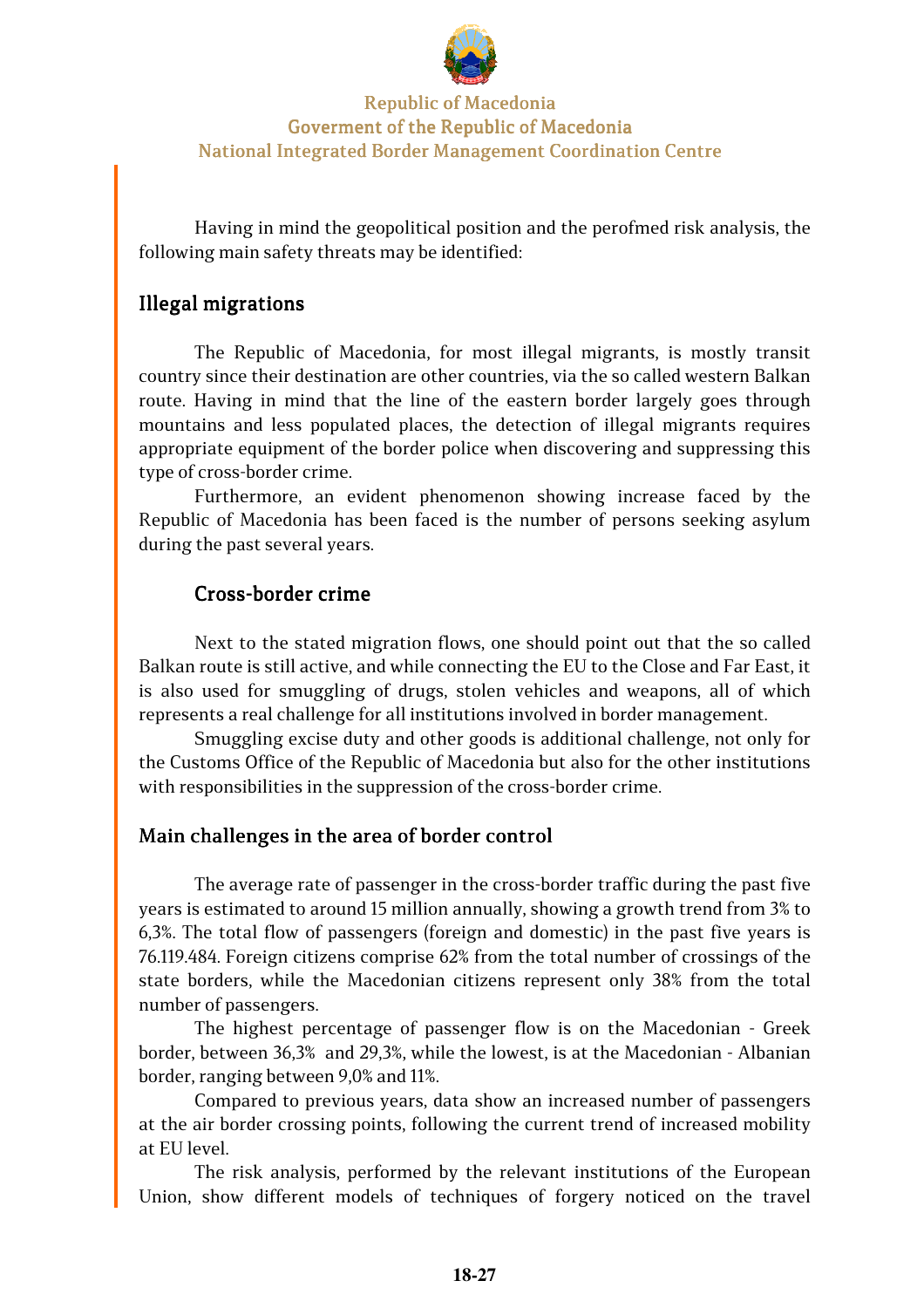

documents of nationals from different countries, imposing the need of constant education on detection and suppression of this type of forgeries.

Having in mind the increased flow, which is significantly conditioned by the increased flow during the tourist season and during the holidays, the attempts to illegally cross the state border with forged travel documents presents an additional potential challenge for efficient managing of the border.

#### 1.3.4 Main threats in state border surveillance

The state border surveillance is a key element in border control and important segment of the scope of work of the Border Police.

Considering the terrain configuration (mountains, rivers, roads cutting through the border), the routes of illegal migrants and cross-border crime at the green border – there is continuous strengthened surveillance of mostly used routes that can be used for illegal state border crossing in order to develop technical solutions for constant surveillance at external borders.

The political and humanitarian crises in third countries resulted in dissettelment of large number of people, seeking international protection in European Union countries.

Exactly because of these threats, it is even more necessary to connect all state bodies with responsibility in border management, specifically: Border Police, Customs Office, Radiation Safety Agency, Food and Veterinary Agency, State Agricultural Inspectorate, Medicine Bureau etc.

# 2. DEVELOPING DYNAMICS OF THE INTEGRATED BORDER MANAGEMENT CONCEPT

Reasons for establishing civilian surveillance over the border of the Republic of Macedonia in the period 2003-2005 and the IBM system resulted from the need of more successful implementation of the Stabilization and Association Agreement and application of generally accepted EU standards and best practices in this area, thus contributing to the realization of the strategic aim, full-right membership of the Republic of Macedonia into the European Union. Within this period, competences related to the state border security of the Republic of Macedonia were transferred to the Ministry of Interior – the Border Police.

The Centre for asylum seekers and the Foreigner's Reception Centre were also built within this period.

Priority activities in the period 2009-2014 were realization of activities from the Action Plan for implementation of the IBM Strategy, primarily construction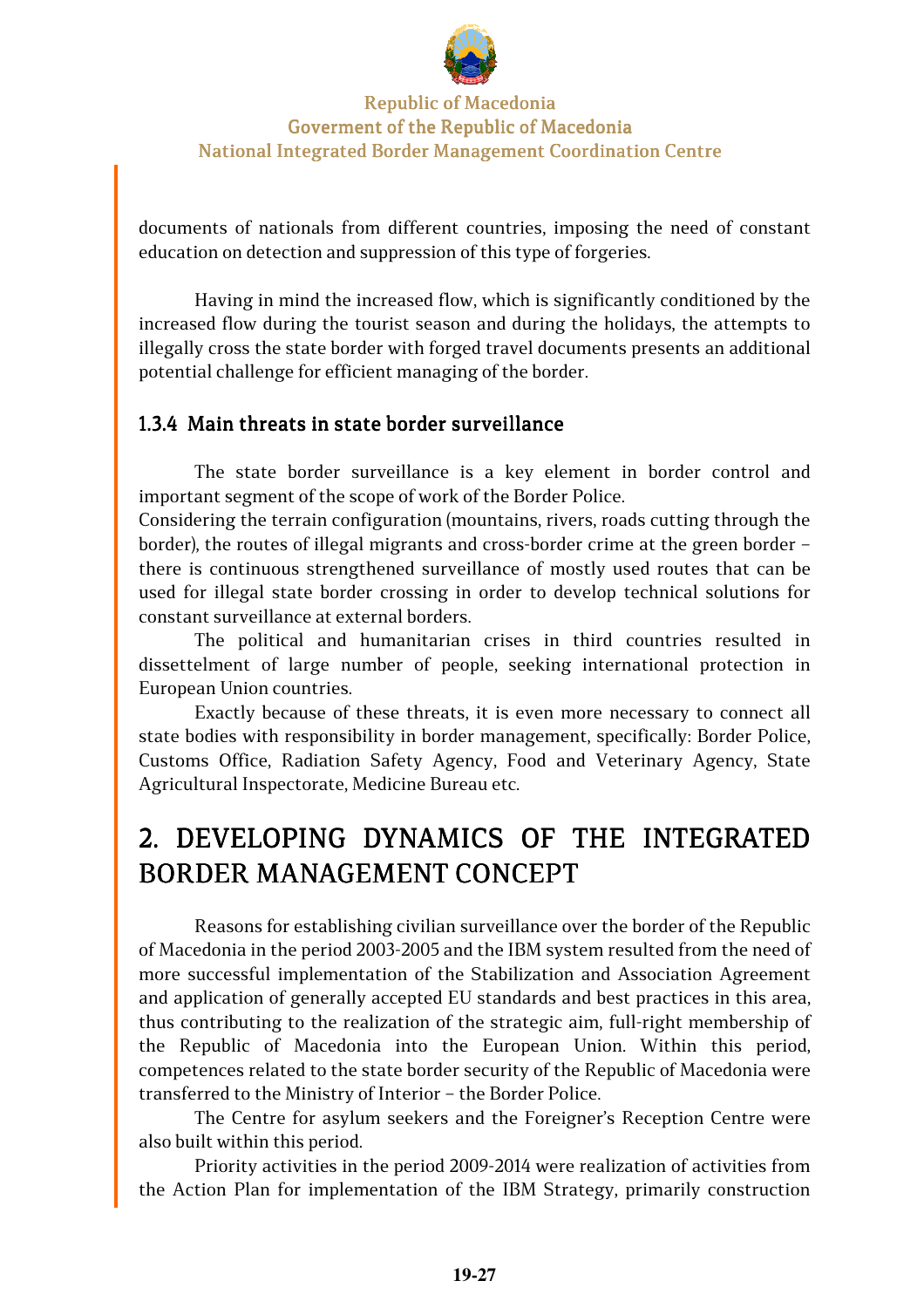

and improvement of the border security system, as a part of the overall security system of the Republic of Macedonia, adoption of documents in the relevant areas of border, foreigners, asylum, visas and their harmonization with EU regulations, promotion of cooperation within institutions, inter-agency and international cooperation, preprations for signing international agreements relating to the state border with border crossing points with the neighbouring countries, cross-border police cooperation and joint patrols along the border, contributing to the goodneighbourly relations, stability in the region and respect for the territorial integrity of the Republic of Macedonia.

Priority activities in this period were also signing and implementation of Memorandums of Cooperation and their adequate application relating to police, customs, veterinary, phyto-sanitary issues, adoption of bylaws for implementation of the relevant laws, continuation and realization of training programs, ethic and anti-corruption codes, harmonization of procedures, realization of the project for electronic state border surveillance, establishing IBM information system, etc.

Further, additional harmonization was made of the border related legislation with EU legislation. There is a need of additional harmonization of the Law on Border Control with the Schengen Border Code, the Schengen Convention and the Schengen Manual. This will contribute in more qualitative preparation for the takeover of the EU external border surveillance.

Further development in border management will be made in accordance with Strategies and plans, specifically:

- IBM Strategy;
- Action Plan for implementation of the IBM Strategy and
- Annual Action Plans;

## 2.1. Coordination Mechansms

Central point in realization of coordinative activities is the National Border Management Coordination Centre. Inter alia, it is tasked with implementation of the Strategy for Development of the Integrated Border management, while the implementation of concrete measures and activities is tasked to the bodies involved in the IBM system, in accordance to their competencies. The establishment of the NIBMCC improved the coordination among institutions with competence in the integrated border management system. It contributed towards greater coordination, facilitation and exchange of data and information, increased integration in the border management. NIBMCC tasks relating to implementation of the IBM Strategy and the Action Plan are the following:

- coordination, organization and synchronization of state administration bodies with competencies in the implementation of the Strategy and the Action Plan;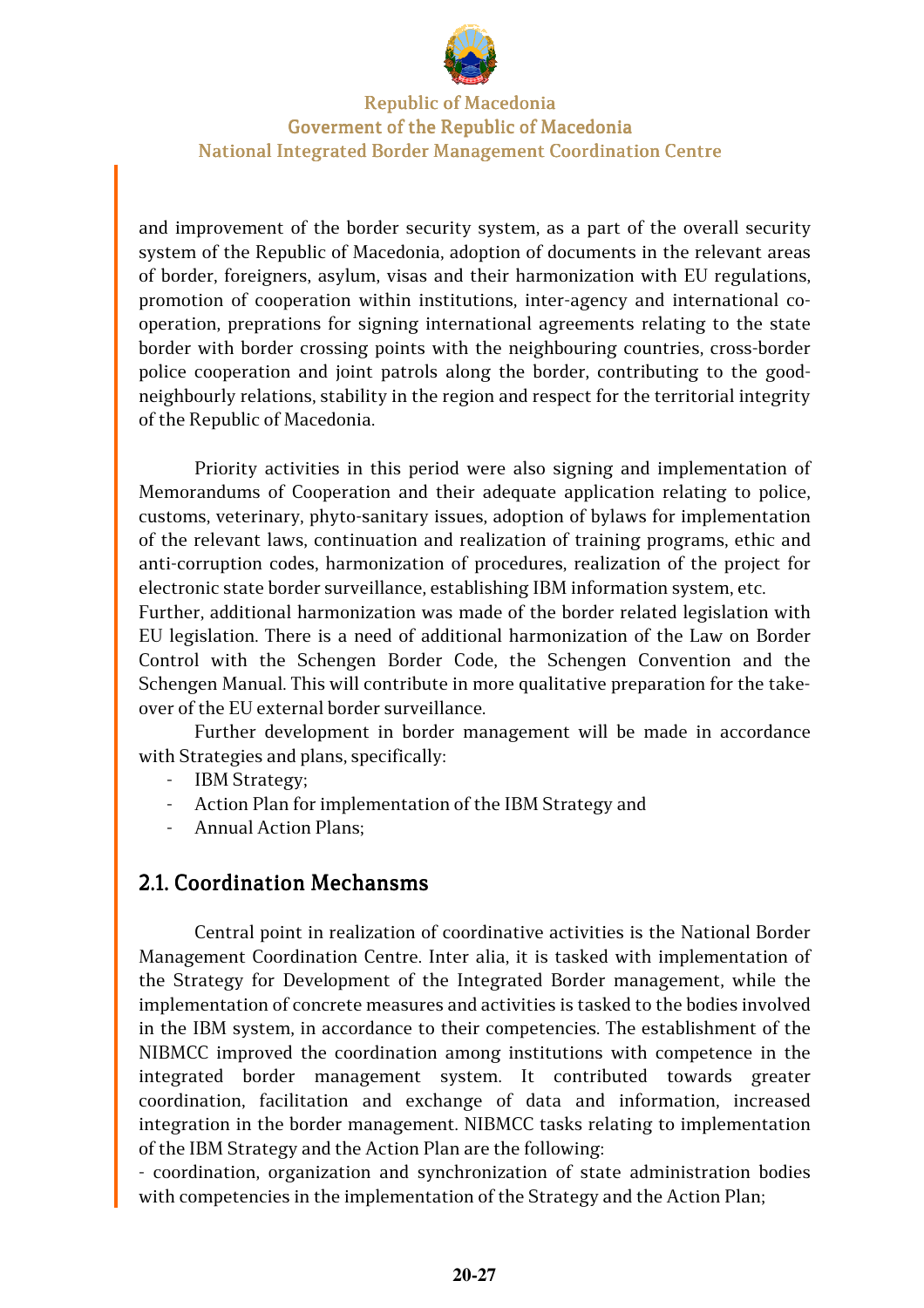

- determination of priorities, dynamics and deadlines for realization of activities and achieved results from implementation of the Strategy;

- monitoring of the implementation of the Strategy and Arrangements for mutual cooperation in integrated border management, removing gaps in its implementation;

- coordination of activities in drafting regulations in the area of integrated border management and mutual co-operation between border services;

- Coordination and organization of joint actions of the state administration authorities managing the border;

- Co-operation with appropriate international organizations, state authorities and local self-government authorities in relation to integrated border management;

- Prosposing measures for efficient tackling of issues emerging from movement of people, goods and transportation means across the border;

- Participation in realization of signed agreements related to building joint facilities and proposing priority measures for modernization of the border crossing points and development of the unique IT system for video surveillance of the border crossing points;

- Harmonization of the flow and the procedures for border control with the border services of neighbouring countries;

- Proposing measures for elimination of the percepted gaps in the implementation of the Strategy.

In order to perform its tasks, NIBMCC may form permanent or temporary specialized working teams for realization of its tasks relating to the border management concept, such as, drafting Strategy, monitoring and harmonization of legal and regulatory framework with the EU legislative flows, promotion of border and other procedures, drafting joint risk analysis, use of infrastructural facilities and technical equipment, organizing joint trainings, drafting manuals, etc. One of these bodies is the Advisory body responsible for: co-operation, coordination, policy creation, providing guidelines and proposal-measures on improving the system for coordination and prevention of criminal activities.

## 2.2. Schengen Action Plan

The Schengen Action Plan foresees overall measures and activities for adoption of Schengen Acquis and promotion of administrative capacitites of the border police in the area of border management, asylum, migration, visa policy, police cooperation, fight against organized crime and terrorism, co-operation and suppression of crime of narcotics, co-operation with custom services, co-operation with the judicial bodies in the area of criminal and civil issues.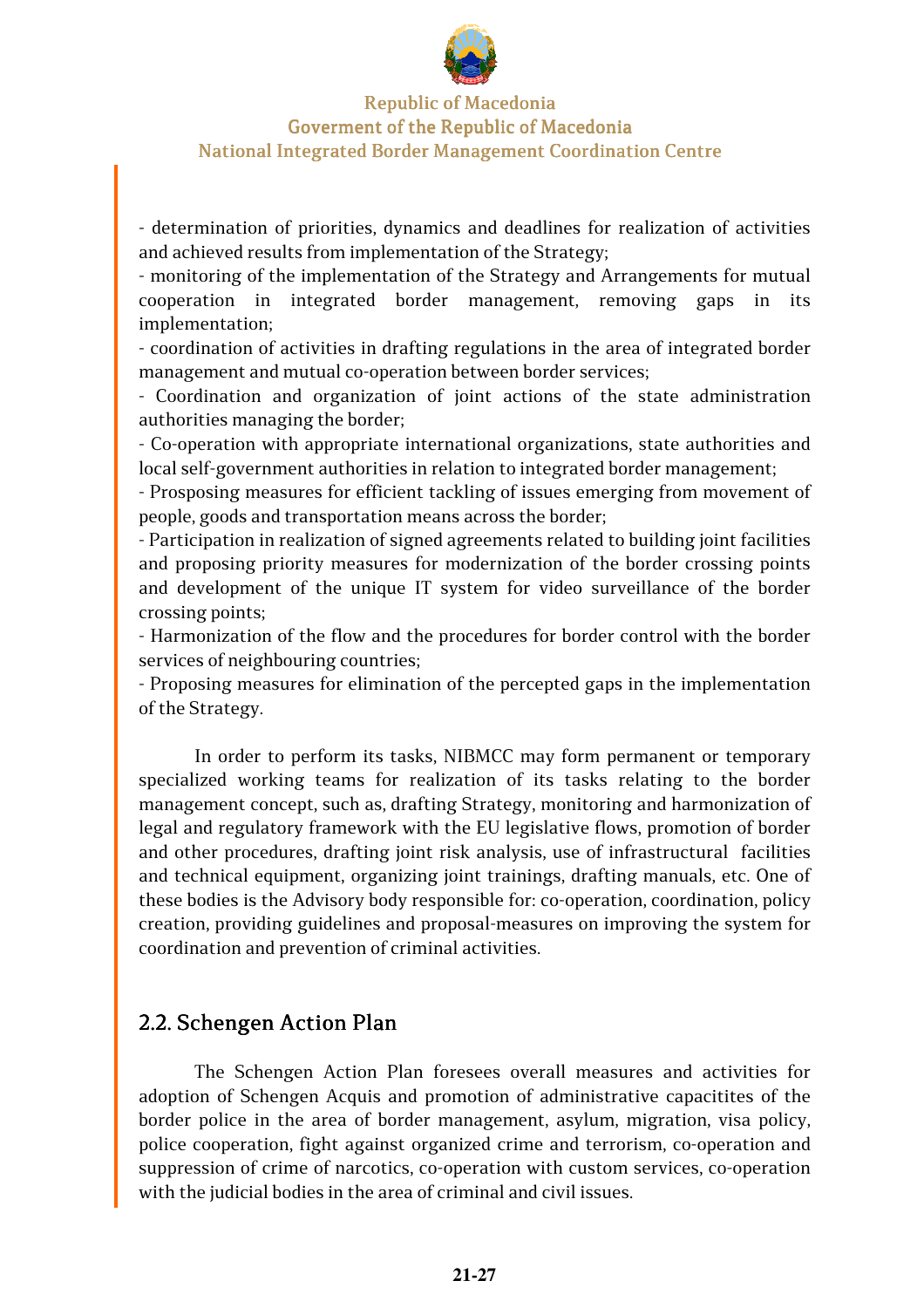

## 2.3. Other significant documents

Beside the Strategy for Integrated Border management, there are other significant documents comprising the legal and regulatory system for efficient control of the state border and implementation of the EU best practices, as for an illustration the Anti-corruption Program of the Ministry of Interior.

In the area of managing migration flows, the Republic Macedonia has adopted the Resolution of the Migration Policy of the Republic of Macedonia and the Strategy for Fight against Trafficking in Human Beings and Illegal Migration, where the EU standards are being incorporated. Also, this Strategy is taken into account in the process of the implementation of the integrated border management.

## III. CONCEPT OF INTEGRATED BORDER MANAGEMENT IN THE EU - BASIS FOR FUTURE DEVELOPMENT OF IBM IN THE REPUBLIC OF MACEDONIA

The EU Concept for Integrated Border Management, adopted by the Council of EU on 21st November 2006 in Brussels, specifically the Conclusions of the Council of Justice and Home Affairs adopted at the meeting held on  $4<sup>th</sup>$  and  $5<sup>th</sup>$  December 2006, encompasses the following segments:

- Border control (checks and surveillance), in accordance with the definition in the Schengen Border Code, including risk analysis and criminal intelligence;
- Detection and investigation of cross-border crime in coordination with all competent law-enforcement services;
- Four-layer access control model, covering measures in third countries, cooperation with the neighbouring countries, border control and control measures in the area of free movement, including return;
- Border Management Inter-agency cooperation (border police, customs, and other relevant bodies and services) and international cooperation and
- Coordination and connection of MS activities, institutions and other bodies of the European Community and the Union.

The complementarity and harmonization of the mentioned segments which will also have impact on the successful implementation of this concept, have essential importance on the overaal success in the integration and implementation of the respective concept within country's national system. Having in mind the provisions from the Schengen Catalogue, not neglecting other elements, special emphasis will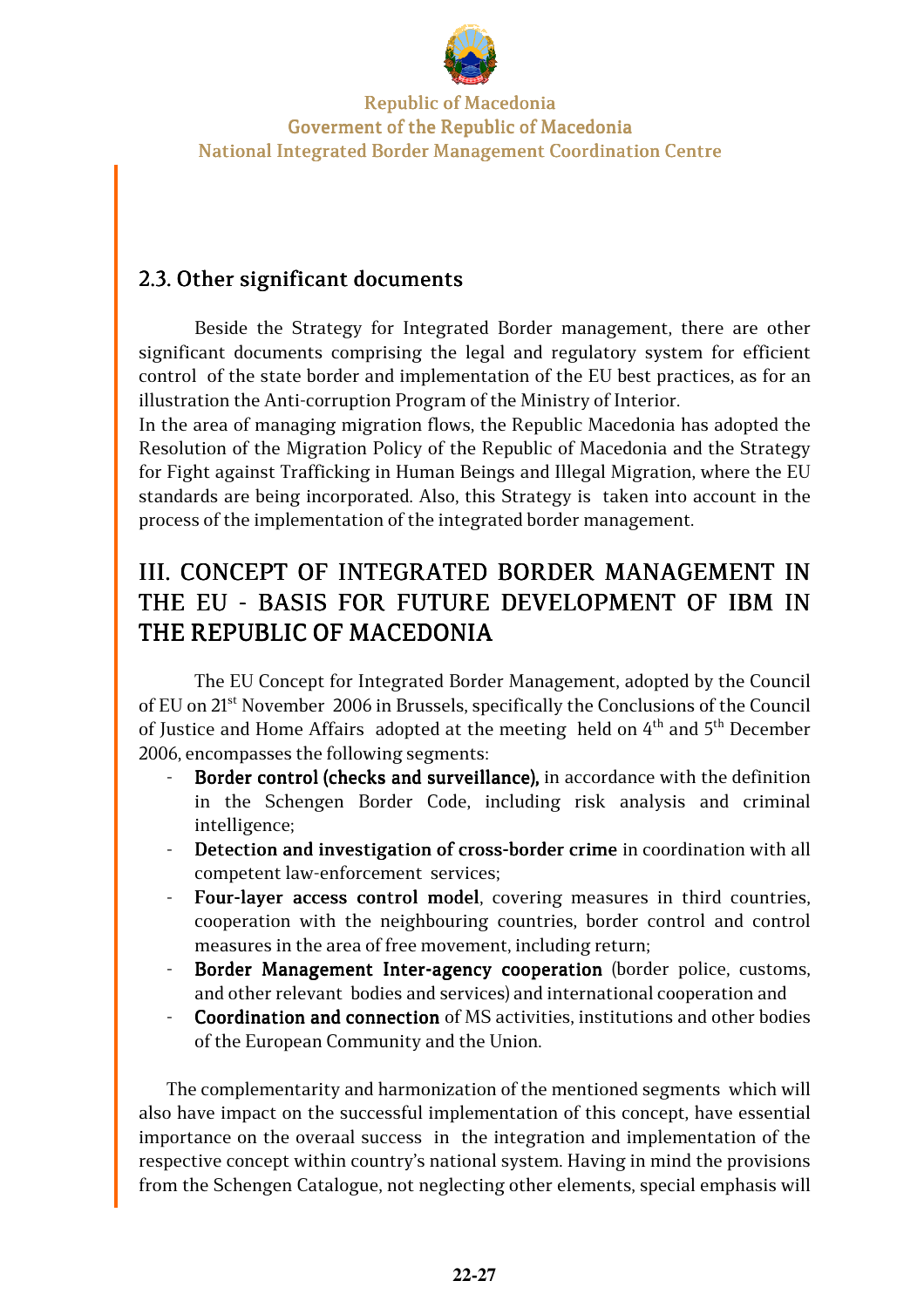

be placed on the implementation of the four-layer access control model which in acccordance to the Schengen Catalogue, presents a basis for integrated border managing. The concrete activities will be elaborated in more detail in the Action Plan for Implementation of this Strategy.

The Republic of Macedonia will take into consideration, both the stated EU acts, and the provisions prescribed in the Schengen Border Code of 2006 (with all subsequent amendments and supplements) and in the Scengen Catalogue on Control of External Borders, Return and Readmission (recommendations and best practies) – updated version of 2009. In parallel, regulations and quidelines produced by Frontex will be continuously taken into consideration, as most significant EU agency in the domain of Integrated Border Management (IBM).

## IV. VISIONS FOR IMPLEMENTATION OF THE CONCEPT OF **IBM IN MACEDONIA**

For future development of IBM in the Republic of Macedonia, consideration will be made to the concept for IBM in EU, specifically EU provisions and efforts for development and improvement of the IBM system.

In accordance with the aforementioned, the future visions will go in the following directions:

## 4.1. Border Control 4.1. Border Control .1. Border Control

Having in mind the geopolitical position of the country, the safety risks and threats, in view of adopting Scengen standards of future external Schengen borders, the border control shall be aimed at:

- protection of the internal security and prevention of illegal migration and cross-border crime using systematic checks at the borders based on threat analysis according to the Schengen Code, prevention of illegal crossings of the green, blue border and the border crossing points, suppression of drug crime, fight against terrorism and providing security during international sport events.

-promotion of activities of the border police in the areas of state border surveillance and border checks, in line with the Law on Border Control in order to improve the efficiency of the border control system and to increase the flow of people and goods.

-Implementation of border procedures and further upgrading of the state border surveillance system in harmonization with the Schengen standards. -Building up the necessary infrastructure,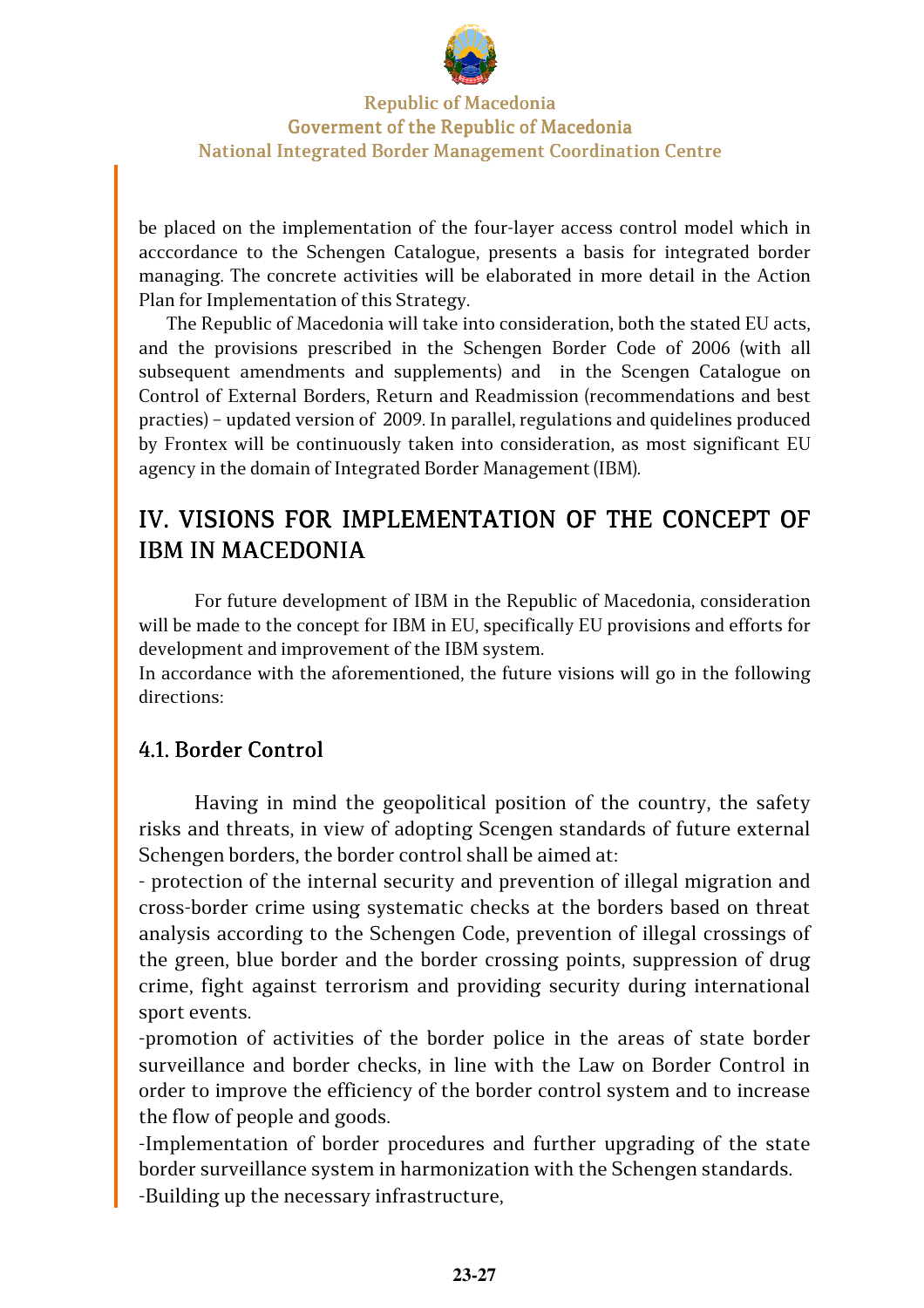

-Strenghtening the risk analysis system and criminal-operative analysis and bi-directional exchange of information,

- Improvement of the co-operation with the Customs Adminsitration and inspection services.

## 4.2. Fight against Cross-border Crime

This component covers detection and suppression of cross border crime. The specific forms of cross-border crime identified as main threats will be taken into account in its implementation, aimed at:

- Promotion of the cross-border police co-operation in suppression of crossborder crime,
- Strengthening cross-border police and customs co-operation in fighting smuggling and forgering,
- Prevention and suppression of trafficking in human beings and smuggling illegal migrants,
- Suppression of smuggling and misuse of illicit drugs and their precursors,
- Contribution to the safety at international sport events,
- Fight against terrorism.

## 4.3. Four-Layer Access Control Model

## 4.3.1. Measures in Third Countries

\_\_\_\_\_\_\_\_\_\_\_\_\_\_\_\_\_\_\_\_\_\_\_\_\_\_\_\_\_\_\_\_\_\_\_\_\_\_\_

## 4.3.2. Co-operation with Neighbouring Countries

The cooperation with the neighbouring countries will be carried out in order to maintain and further strengthen the established co-operation level. To this end, the following measures will be undertaken:

- Further practical implementation of the existing agreements with neighbouring countries;
- Signing and implementation of new agreements with the Republic of Albania, Republic of Bulgaria, Republic of Greece, Republic of Kosovo and Republic of Serbia;
- Strenghtening the network of Joint Conatct Centres (JCC) for police and customs co-operation;
- Opening of new border crossing points;
- Participation in regional projects and initiatives.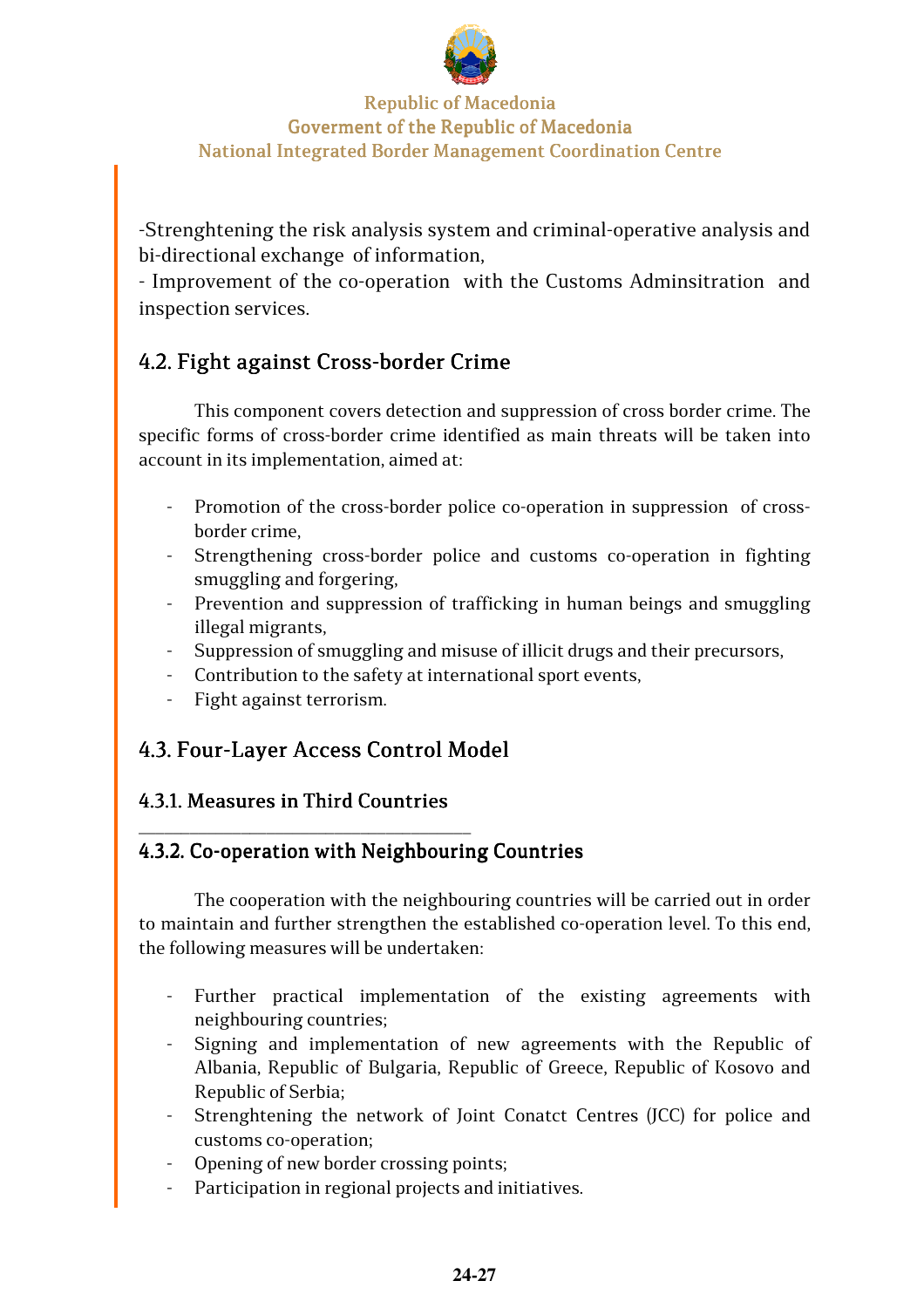

## 4.3.3. Measures in the area of Free Movement, including return

-Control of movement and residence of foreigners;

-Implementation of measures referring to readmission;

-Establishing cross-border co-operation with the neighbouring countries;

- Co-operation with the authorities in the area of asylum and establishing EURODAC.

## 4.4. Coordination and Coherency in Actions of Member States, institutions and other EU authorities (Frontex and others)

The IBM concept, being developed in the Republic of Macedonia for several years, foresees close co-operation with the EU Member States and with the relevant EU agencies and bodies. In that direction, work will be focused on achieving the following goals:

- Advancement of the existing co-operation with Frontex;
- Advancement of the co-operation with OLAF;
- Active participation in the work of the work and expert groups at international level;
- Active participation in the regional initiatives and projects in the domain of border management;
- Participation in joint and coordinated operation activities of the internal and external EU borders.

They will be achieved through realization of set of measures and activities, considering the following aspects:

- The need to harmonize the legal framework;
- Further development of the existing procedures;
- Human and technical capacities;
- Necessary infrastructure and technical support;
- Essential measures for efficient management and organization;
- Provisioning appropriate system for communication and exchange of information.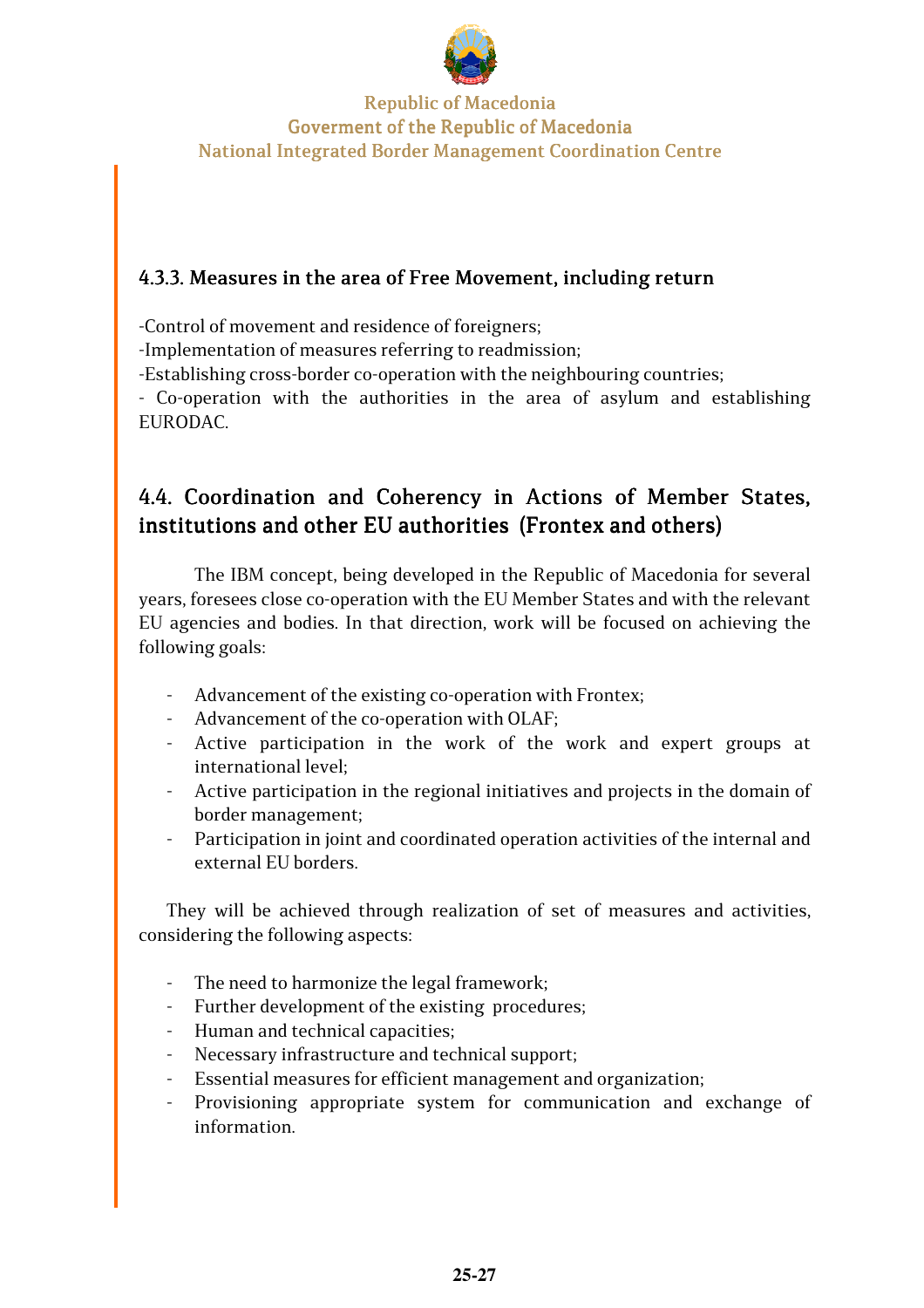

The time frame for realization of the activities was defined in accordance with the goals stated in the Strategy and the National Action Plan.

## 4.5. Schengen Information System and SIRENE Bureau

Aiming at preparation for accession towards the Schengen Area, Action Plan on Establishing IT Platform for inclusion in SIS 2 and IT support of the national SIRENE Bureau will be drafted in the following period. This activity will be realized within a bilateral project between the MOI of the Republic of Macedonia and the MOI of the Republic of Slovenia on strengthening the national capacities in the area of police cooperation.